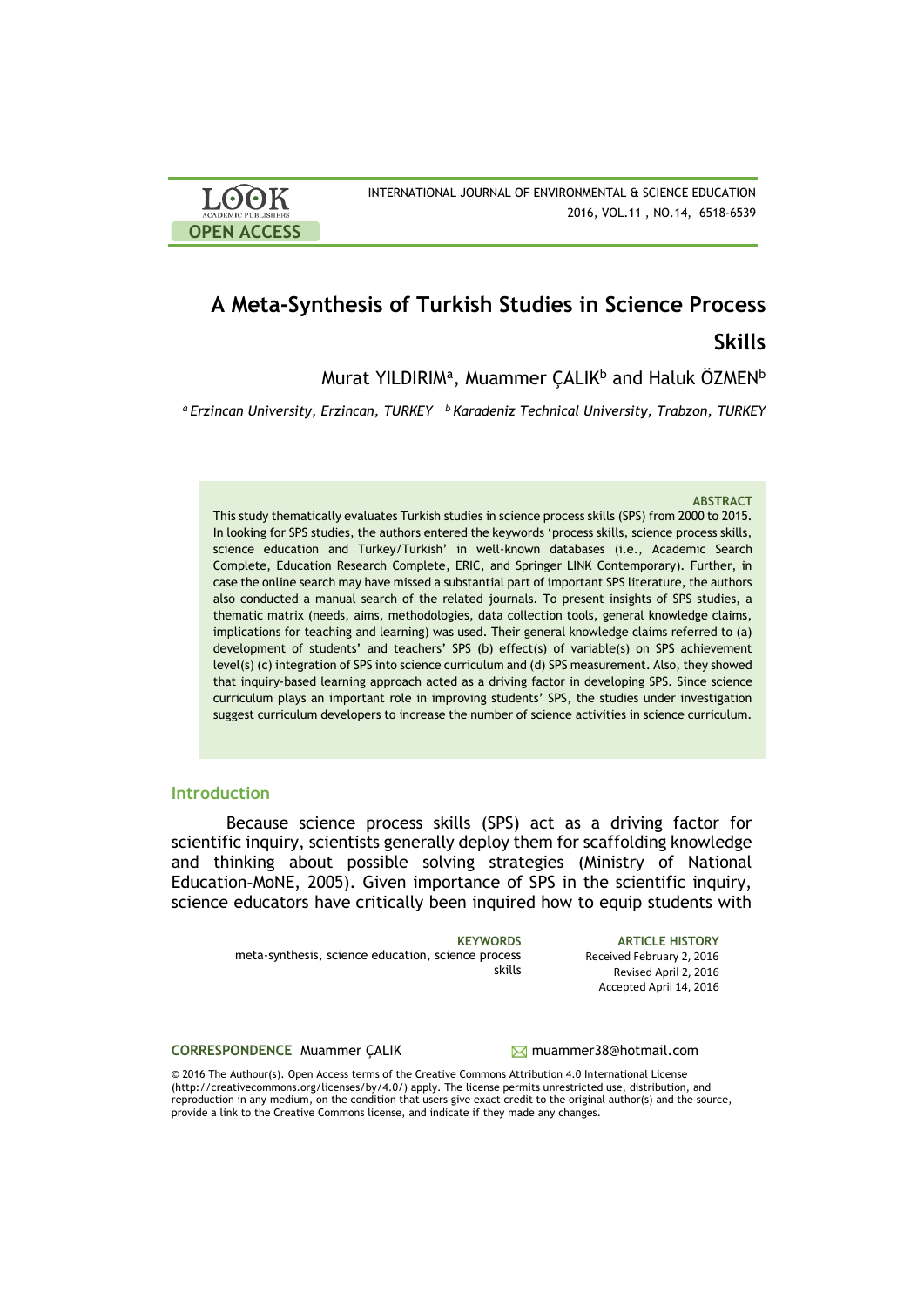SPS. They mostly recommend a gradual approach called as basic process skills (e.g. observing, classifying, communicating, measuring, predicting, and inferring) and integrated process skills (i.e. controlling variables, formulating hypotheses, interpreting data, defining operationally, experimenting and formulating models). The gradual approach of SPS means that types of SPS may depend on grade (Akgün, Özden, Çinici, Aslan, and Berber 2014). For instance, primary school students are generally expected to achieve basic process skills; whereas middle and/or upper secondary school students are intended to attain integrated process skills (Akgün et al., 2014).

A closely interrelation between SPS and science applications plays a cornerstone role in teaching and learning scientific content knowledge (Harlen, 1999; Keil, Haney and Zoffel, 2009). Therefore, the principal aim of science education is to give an opportunity for the students to grasp SPS (Germann, Aram, and Burke, 1996; Harlen, 1999). Given the significance of equipping the students with these skills (Tan and Temiz 2003), science curricula in developed and developing countries have proposed an integration of SPS into learning environments (Akgün et al. 2014; Harlen, 1999). Hence, curriculum outcomes via SPS are expected to (1) facilitate science learning, (2) engage students in actively participating in their learning continuum, (3) underpin analytical thinking, (4) construct knowledge through problem solving, (5) encourage students to take responsibility for their own learning, (6) enable students to retain newly gained knowledge/skills into their long-term memory, and (7) get them to acquire inquiry strategies for lifelong learning (Hazır and Türkmen, 2008; Howe and Jones, 1993).

Turkey, as a developing country, deploys a top-down model in developing all school curricula. For this reason, all schools across the country have to follow the same curricula suggested by MoNE (Çalık and Ayas, 2008). Turkish MoNE revised and/or re-built science curriculum four times from 1992 to 2013. As a matter of fact, SPS was firstly integrated into Turkish science curriculum in 1992. In the view of Dindar and Taneri (2011), this curriculum mainly referred to SPS within the experimental processes of science activities. Another Turkish science curriculum released in 2000 did not literally itemize SPS into its objectives (Taşar, Temiz and Tan, 2002). Başdağ (2006), who compared Turkish science curricula launched in 2000 and 2004 with each other, denoted that science curriculum in 2004 was more efficient in improving students' SPS than that in 2000. Further, some studies (e.g., Parim 2009; Şimşek and Karapınar 2010) suggest that science curriculum with an inquiry-based learning approach, released in 2013 as a revised version of previous science curriculum, may be highly effective in developing students' SPS (MoNE, 2013). Therefore, the developmental period of Turkish science curriculum has principally viewed SPS as an important outcome (Çalık and Ayas, 2008). Hence, science educators have paid more attention to such questions as: How is SPS developed? What strategy is more effective in improving SPS? What is the role of a teacher in improving SPS? What are the students' perceptions of SPS?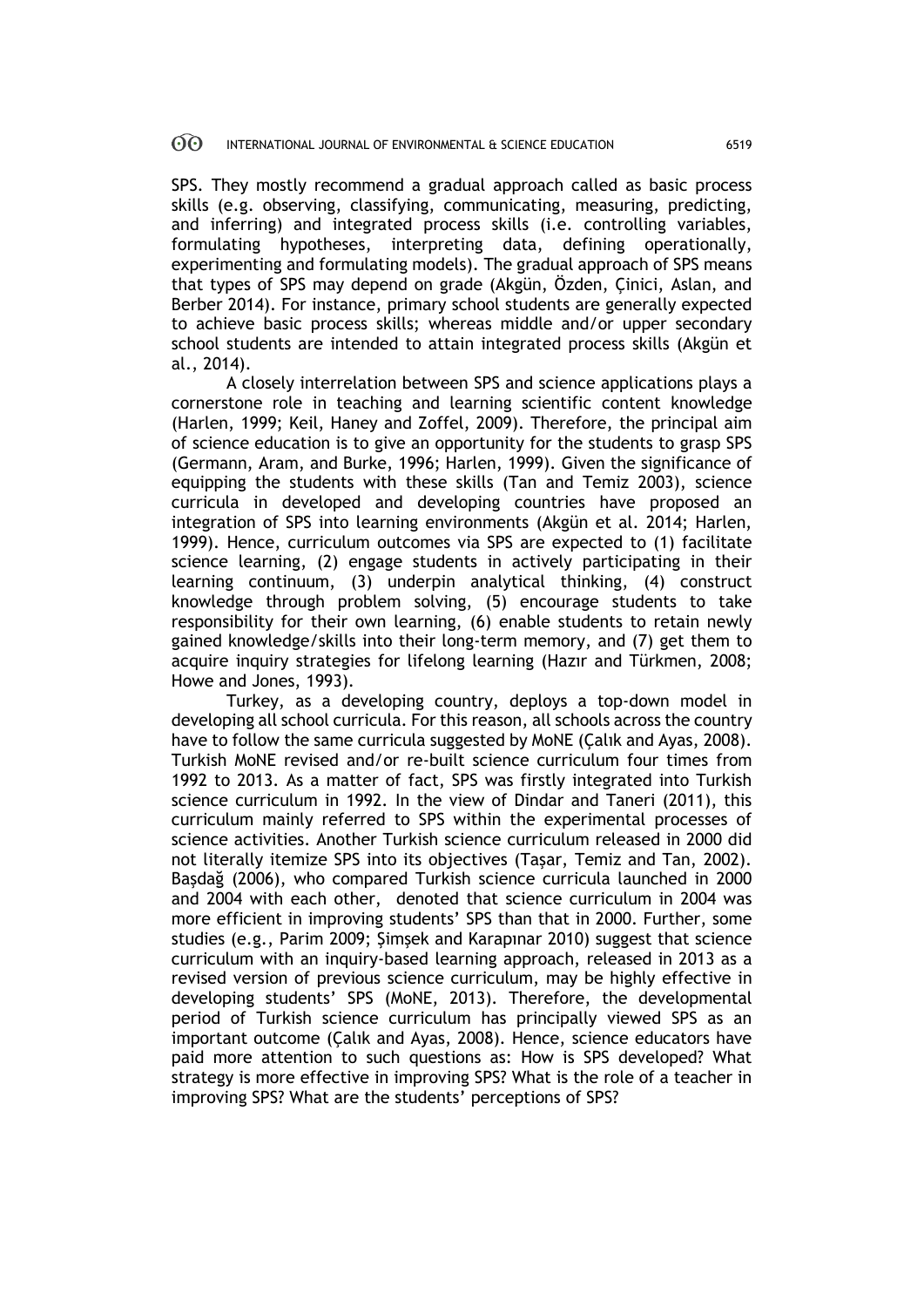Classifying, evaluating, and synthesizing the studies not only reveal their trends, but also provide a rich source for decision makers, researchers, practitioners, and curriculum developers (Çalık and Sözbilir, 2014). Hence, a meta-synthesis of educational studies prevents time wasting for these stakeholders. An examination of the needs and aims of each study will guide future researchers on unexplored issues. Further, a synthesis of the studies' methodologies will emerge how to measure and evaluate related issues. Also, an outline of general knowledge claims will keep the teachers, researchers and curriculum developers informed on the different methods and techniques developing students' SPS in practicum. Given researchers' and teachers' workloads, a content analysis (thematic review) of the implications for teaching and learning of these studies sheds more lights on grasping message(s) of each study for future studies and on integrating SPS into practicum. However, a lack of a meta-synthesis regarding the Turkish studies in SPS points to a crucial gap in related literature and calls a thematic review of Turkish studies in SPS for identifying their common and distinguishable trends. Overall, evaluating and synthesizing the results of Turkish SPS studies will make a valuable contribution to educational literature. This study also enables researchers to avoid repeating similar SPS studies and to overcome their ambiguities. Moreover, novice researchers and teachers, who want to follow science curriculum-based SPS studies, may easily access to related SPS studies and/or results.

This study thematically evaluates the Turkish studies in SPS from 2000 to 2015. We discuss the following research questions in this metasynthesis.

- 1. What needs do the Turkish studies in SPS address?
- 2. What are the aims of these studies?
- 3. What are the methodologies of these studies?
- 4. What are the data collection tools of these studies?
- 5. What are the general knowledge claims of these studies?
- 6. What are the implications for teaching and learning of these studies?

#### **Methodology**

Because this study purposes to present a meta-synthesis of Turkish studies in SPS, a matrix (needs, aims, methodologies, data collection tools, general knowledge claims, implications for teaching and learning) developed by Çalık, Ayas, and Ebenezer (2005) was employed to summarize the findings and insights of SPS studies. The general knowledge claims referred to: (a) development of students' and teachers' SPS (b) effect(s) of variable(s) on SPS achievement level(s) (c) integration of SPS into science curriculum and (d) SPS measurement. Also, implications in SPS studies were investigated for teaching and learning. Using these categories, each of SPS studies was described within a cell of the matrix. Thus, the general trends and unique features of each study were clearly apparent.

Within an interpretive account of SPS studies, the authors entered the keywords 'process skills, science process skills, science education and Turkey/Turkish' in the following databases: Academic Search Complete,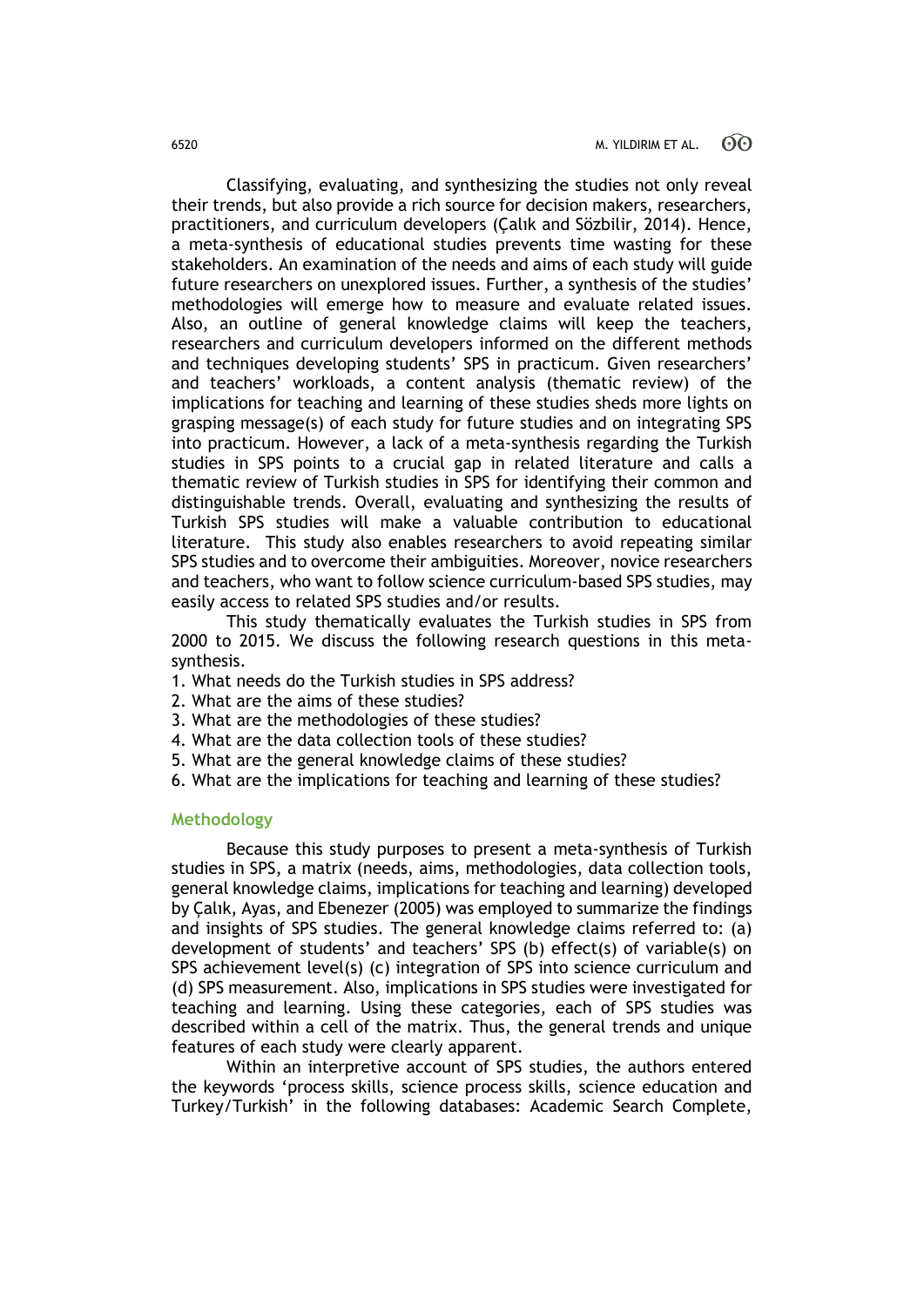Education Research Complete, Education Resources Information Center: ERIC, Springer LINK Contemporary, Taylor and Francis Journals, Wiley online Journals, Science Direct Journals, Pro-Quest Dissertations and Theses Full Text, Royal Society of Chemistry, Sage Premier, Web of Science, Google Scholar, Higher Education Council (Yüksek Öğretim Kurumu) Dissertations and Theses, and Turkish National Database (ULAKBIM). In case the online search may have missed a substantial part of the important SPS literature, the authors also conducted a manual search of the related journals. Care was taken to avoid duplication, as some entries were present in more than one database. The authors preferred including well-known and open-access databases in their universities. The authors excluded studies published in 2016 from this meta-synthesis because of incomplete publication issues. These factors (date coverage and databases under investigation) may be seen as the limitations of this study.

This study includes a total of 200 Turkish studies in SPS (see Supplementary Material at the link https://www.academia.edu/28277623/IJESE). Each study to ensure reliability was categorized and discussed by a group of experts (postgraduate students--four PhD and four master students enrolled to 'Metaanalysis in science education' course—and the lecturer). Therefore, any unclear areas and/or disagreements were solved through negotiation.

### **Results**

SPS studies are presented in regard to research questions/themes under investigation (needs, aims, methodologies, data collection tools, general knowledge claims, and implications for teaching and learning).

#### **Needs addressed by the studies under investigation**

SPS studies (e.g. Aydoğdu 2006; Hazır and Türkmen 2008; Özden and Açıkgül Fırat 2013; Özgelen, 2012) indicated that students possessed low levels of SPS. Such a deficiency seems to have motivated 108 studies focusing on the development of SPS. Some of these studies (n=29) covered the effects of some variables (i.e. gender and socioeconomic issue) (e.g. Aydoğdu and Buldur, 2013; Hazır and Türkmen, 2008) on the achievement levels of SPS. The role of science curriculum in developing SPS stimulated 12 studies to concentrate on this issue. Also, 13 studies focused on determining (e.g. Karslı, Şahin, and Ayas 2009) teachers' ideas of SPS. Frequencies of the studies on developing SPS questionnaires and evaluating SPS in science textbooks were the same (n=8).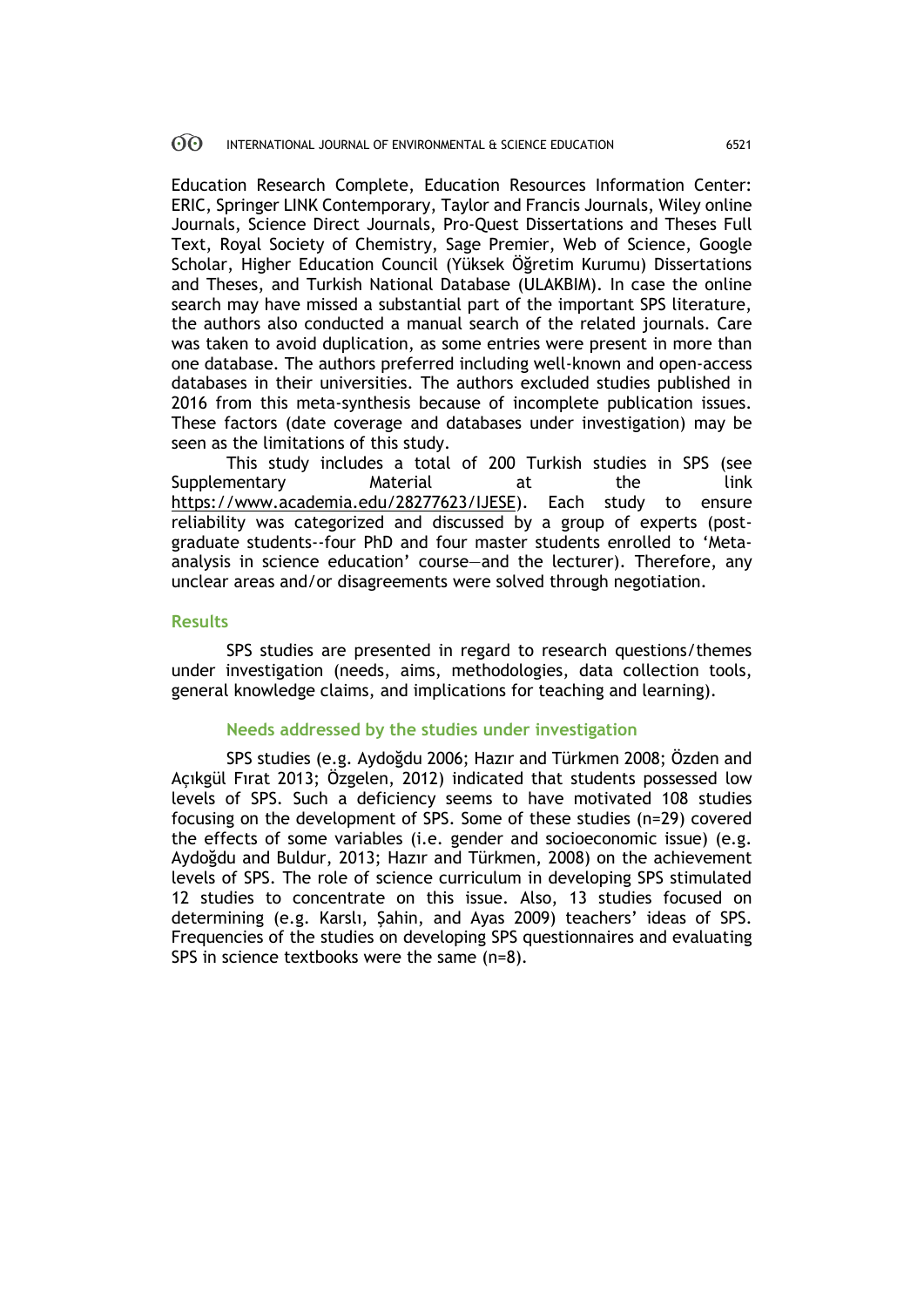| Table1. The needs identified by SPS studies |  |  |
|---------------------------------------------|--|--|
|                                             |  |  |

| <b>Needs</b>                                                              | Frequency*     |
|---------------------------------------------------------------------------|----------------|
| To develop students' SPS                                                  | 108            |
| To investigate effects of some variables (i.e., gender and                | 29             |
| socioeconomic issue) on SPS achievement levels                            |                |
| To determine teachers' ideas of SPS                                       | 13             |
| To develop SPS in science curriculum                                      | 12             |
| To develop an SPS questionnaire                                           | 8              |
| To evaluate SPS in science textbooks                                      | 8              |
| To investigate the relation(s) between SPS and other                      | 6              |
| factors (e.g., science achievement, critical thinking,                    |                |
| scientific creativity, ICT)                                               |                |
| To facilitate science teaching via SPS                                    | 6              |
| To facilitate SPS teaching                                                | 4              |
| To investigate SPS levels in textbooks                                    | 3              |
| To identify the effect of SPS-oriented science teaching on                | $\overline{2}$ |
| the students' attitudes towards science                                   |                |
| To emphasize the importance of SPS                                        | 1              |
| To independently measure SPS from content knowledge                       | 1              |
| To evaluate SPS in student selection exams                                | 1              |
| To investigate the relationship between SPS and problem<br>solving skills | 1              |

\*Since some studies contain a few needs, a total of frequencies may exceed the total number of studies under investigation.

#### **Aims of the studies under investigation**

As seen in Table 2, 115 of SPS studies focused on developing students' or student teachers' SPS. Taking two principal components (teachers and students) in instructional/classroom environment into consideration, all SPS studies normally aimed to enhance students' and teachers' SPS. While twenty nine of SPS studies strived to determine variables affecting SPS, fourteen studies concentrated on determining students' or teachers' views of SPS. Also, eleven studies focused on developing science curriculum via SPS. Ten of the SPS studies intended to developed reliable and valid tests to measure SPS. Nine studies aimed to improve science textbooks/guide books with SPS whereas seven studies investigated the relationship between SPS and other cognitive skills (i.e., creative thinking, scientific creativity). Further, the remaining four studies determined the effect(s) of SPS-based science teaching on attitudes towards science and learning outcome.

**Table 2.**The aims identified by SPS studies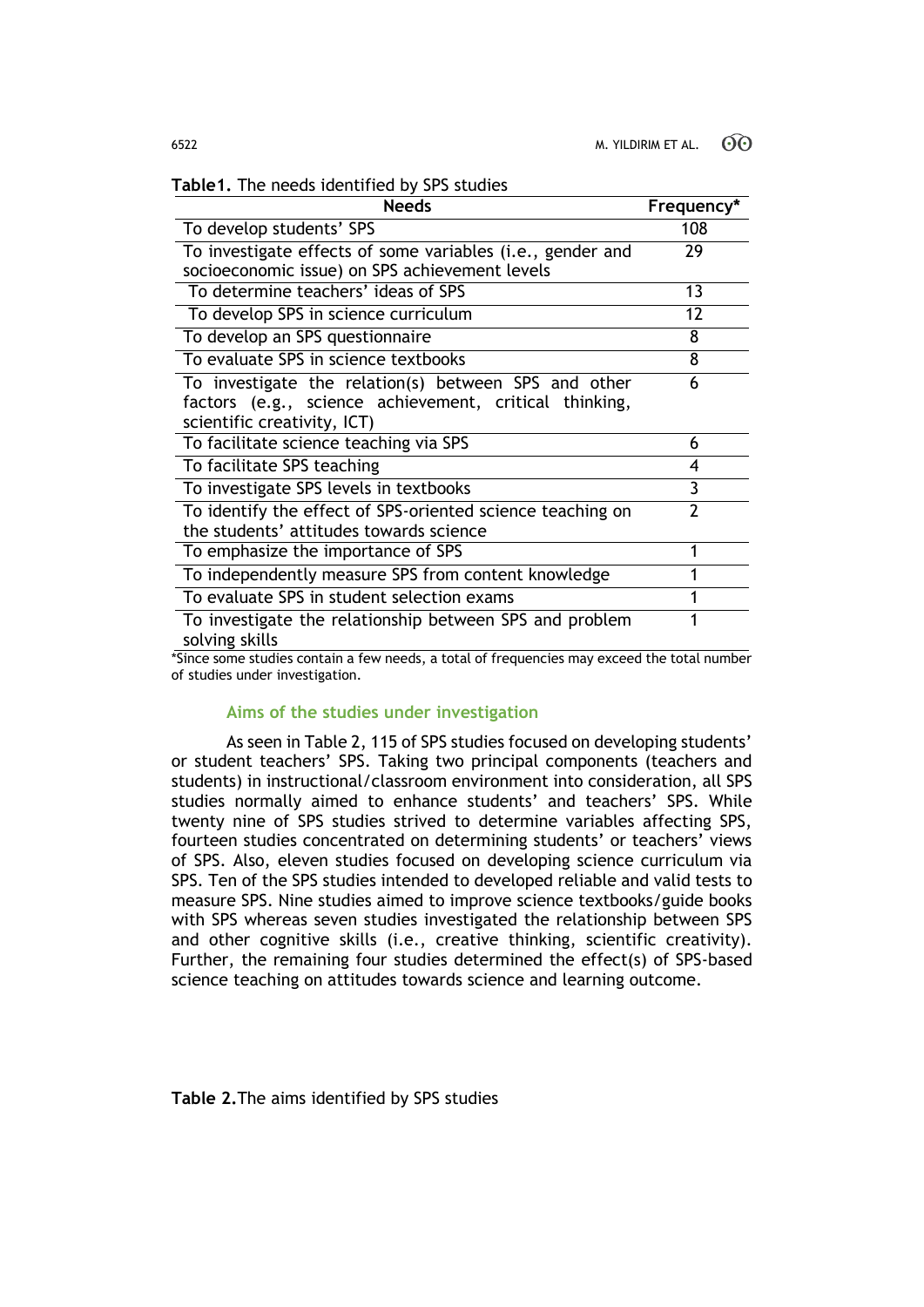| Aims                                                       | Frequency* |
|------------------------------------------------------------|------------|
| Developing students' or teachers' SPS                      | 115        |
| Determining variables affecting SPS                        | 29         |
| Determining teachers' or students' views of SPS            | 15         |
| Developing science curriculum via SPS                      | 11         |
| <b>Measuring SPS</b>                                       | 10         |
| Improving science textbooks/guide books with SPS           | 9          |
| Investigating the relation between SPS and another skills  |            |
| (i.e., academic achievement or scientific creativity)      |            |
| Determining the effect(s) of SPS-based science teaching on | 5          |
| attitudes towards science and learning output              |            |

\*Since some studies contain a few aims, a total of frequencies may exceed the total number of studies under investigation.

# **Methodologies of the studies under investigation**

SPS studies deployed eight different research designs: Experimental research (n=93), survey (n=45), case study (n=8), mixed method (n=6), document analysis study (n=4), action research (n=2), phenomenological study (n=2) and comparative study (n=1). Also, forty-two studies did not explicitly clarify their methodologies.

**Table 3.** The methodologies of SPS studies

| Methodology             | Frequency* |  |
|-------------------------|------------|--|
| Experimental research   | 93         |  |
| Survey study            | 45         |  |
| Case study              |            |  |
| Mixed method            | n          |  |
| Document analysis study |            |  |
| Action research         |            |  |
| Phenomenological study  |            |  |
| Comparative study       |            |  |
| Undefined               |            |  |

\*Since some studies contain a few research methods, a total of frequencies may exceed the total number of studies under investigation.

### **Data collection tools of the studies under investigation**

This section initially displays data collection tools (see Table 4) and then addresses each tool in detail.

**Table 4.** Data collection tools of SPS studies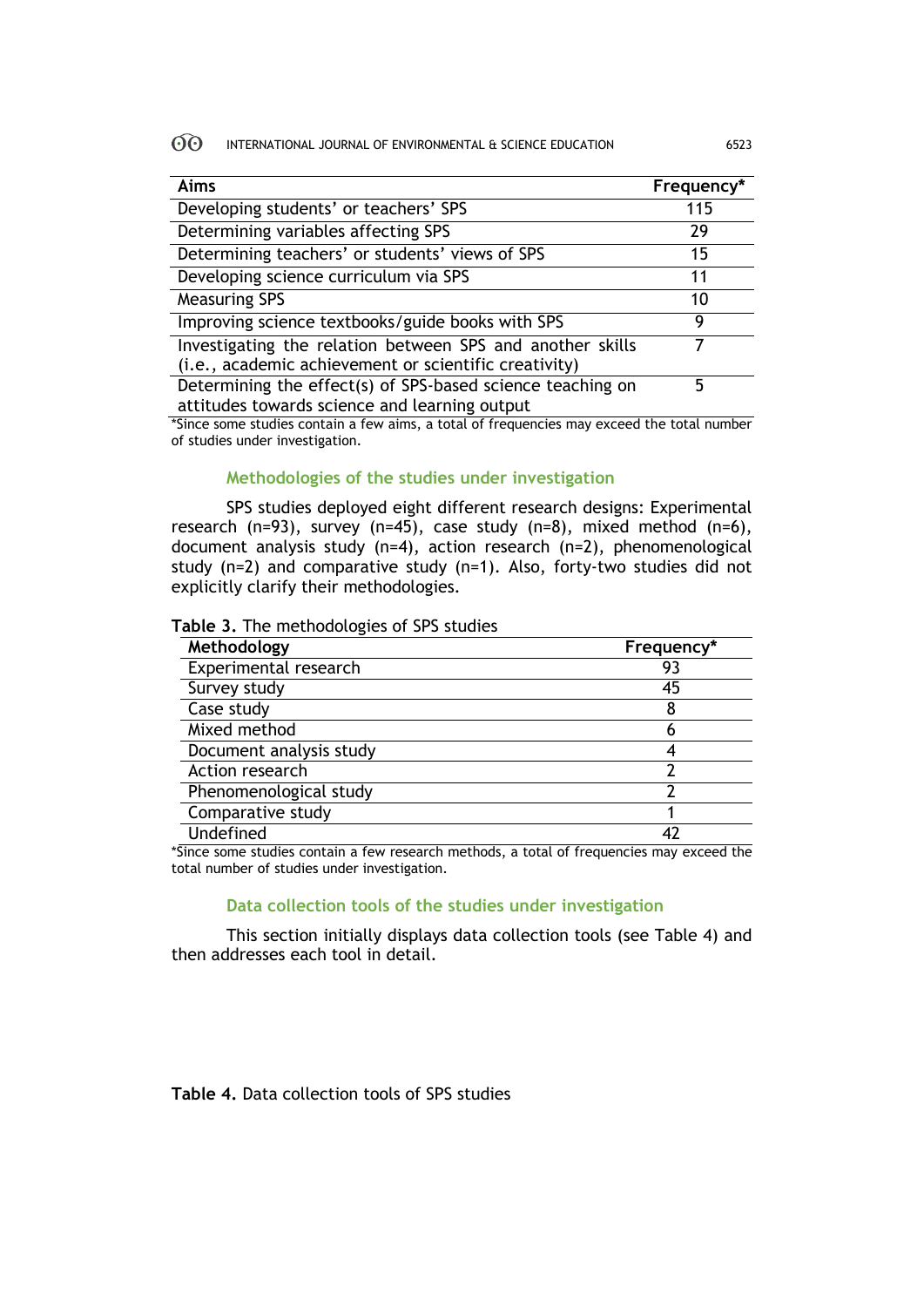| Data collection tools |                          | Frequency* |
|-----------------------|--------------------------|------------|
| Questionnaire         | Multiple-choice question | 156        |
|                       | Open-ended question      | 38         |
|                       | Likert type              | n          |
| Interview             |                          | 18         |
| Document Analysis     |                          | 15         |
| Observation           |                          | 14         |
| Rubric                |                          | 12         |
| Worksheet             |                          |            |

\*Since some studies contain a few data collection tools, a total of frequencies may exceed the total number of studies under investigation.

#### *Questionnaire*

Majority of SPS studies utilized questionnaires in three subgroups: Likert-type ( $n= 6$ ), open-ended ( $n= 38$ ) and multiple-choice questions ( $n=$ 156). Because questionnaires are comparatively economical and give an opportunity for researchers to collect data from a large sample, SPS studies tended to mostly prefer them. Further, multiple-choice questions and Likert scale, which require participants to select and/or mark a choice, have some advantages for conducting quantitatively statistical analysis. On the other hand, open-ended questions give a freely responding chance to participants and somewhat yield qualitative results.

#### *Interview*

Eighteen studies used interview sessions involving an interactive empathetic environment between interviewer and interviewee. Indeed, most of these studies preferred using semi-structured interview protocols that give an opportunity for the interviewer to flexibly elaborate the interviewees' answers (Ültay and Çalık, 2012). For example; Anagün and Yaşar (2009) deployed semi-structured interview protocols to determine the extent to which constructivist approach in the science curriculum affects grade 5 students' SPS. Similarly, Sinan and Uşak (2011) employed semistructured interview protocols to deepen three preservice biology teachers' views of SPS.

# *Document Analysis*

Taking a dual function of document analysis (as data collection tool and research design) into account, fifteen studies deployed document analysis as a data collection tool to evaluate SPS in documents (i.e. textbooks and science curriculum). For example, Bağcı Kılıç, Haymana and Bozyılmaz (2008) used document analysis to analyze SPS in science curriculum. Likewise, Feyzioğlu and Tatar (2012) employed document analysis to evaluate SPS activities in science and technology textbooks.

*Observation*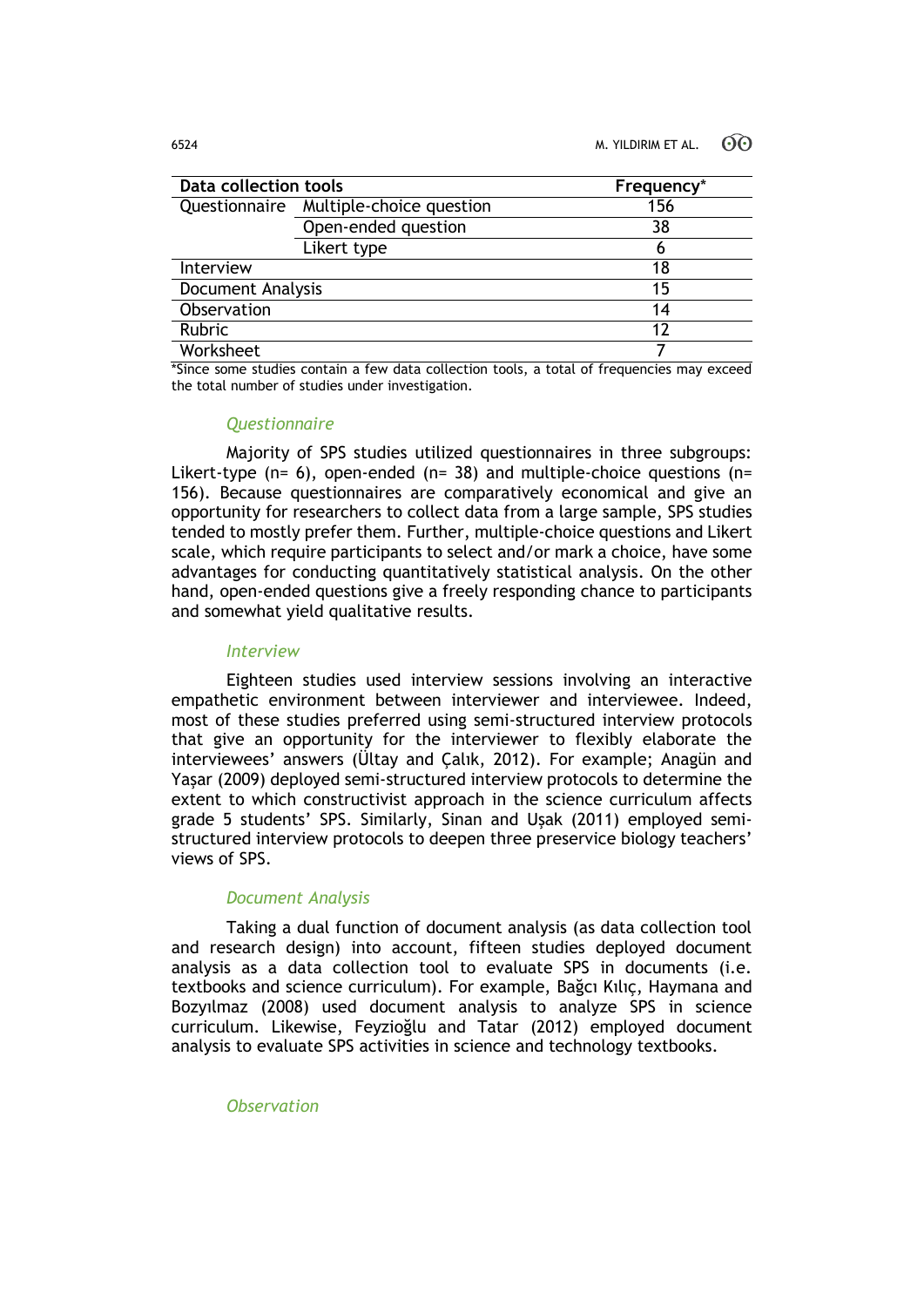Fourteen studies recruited observation to unveil the issue(s) under investigation (McMillan and Schumacher, 2010). For example, Aydoğdu (2006) observed teaching and learning processes in science lessons to determine teachers' SPS. In a similar vein, Zeren-Özer et al. (2011) used observation to analyze the degree to which a science laboratory covers SPS.

# *Rubric*

Twelve studies used rubrics to emerge and score performance level of SPS. For instance, Özbek, Çelik and Kartal (2012) evaluated science student teachers' SPS performance levels through rubrics. Similarly, Zeren-Özer and Özkan (2012) used rubrics to evaluate science teachers' project outcomes.

### *Worksheet*

Seven studies employed worksheets in conjunction with other data collection tools. Hence, they tended to ensure reliability through varied data collection tools. For example; Sinan and Uşak (2011) recruited worksheets to determine biology student teachers' SPS. Likewise, Durmaz and Mutlu (2012) deployed worksheets to measure students' SPS.

### **Sample groups**

As seen in Table 5, the samples of SPS studies ranged from kindergarten students to teachers. However, most of them focused on middle school students and student teachers. Moreover, only one study sampled kindergarten students.

#### **Table 5.** The samples of SPS studies

| <b>Samples</b>          | Frequency* |
|-------------------------|------------|
| Middle school students  |            |
| Student teachers        | 63         |
| Primary school students | 26         |
| <b>Teachers</b>         | 15         |
| High school students    | 15         |
| Kindergarten students   |            |

\*Since some studies analyzed SPS levels in textbooks and/or science curricula, this issue was 'not applicable' for them. Hence, a total of frequencies may lower the total number of studies under investigation.

# **General knowledge claims of the studies under investigation**

Taking the general knowledge claims of SPS studies into account, six sub-headings were apparent: Developing SPS, effects of some variables (i.e., gender and socioeconomic situation) on SPS, SPS level in science curriculum, determining (student) teachers' ideas about SPS, developing measurement tools of SPS and others.

*Developing students' SPS*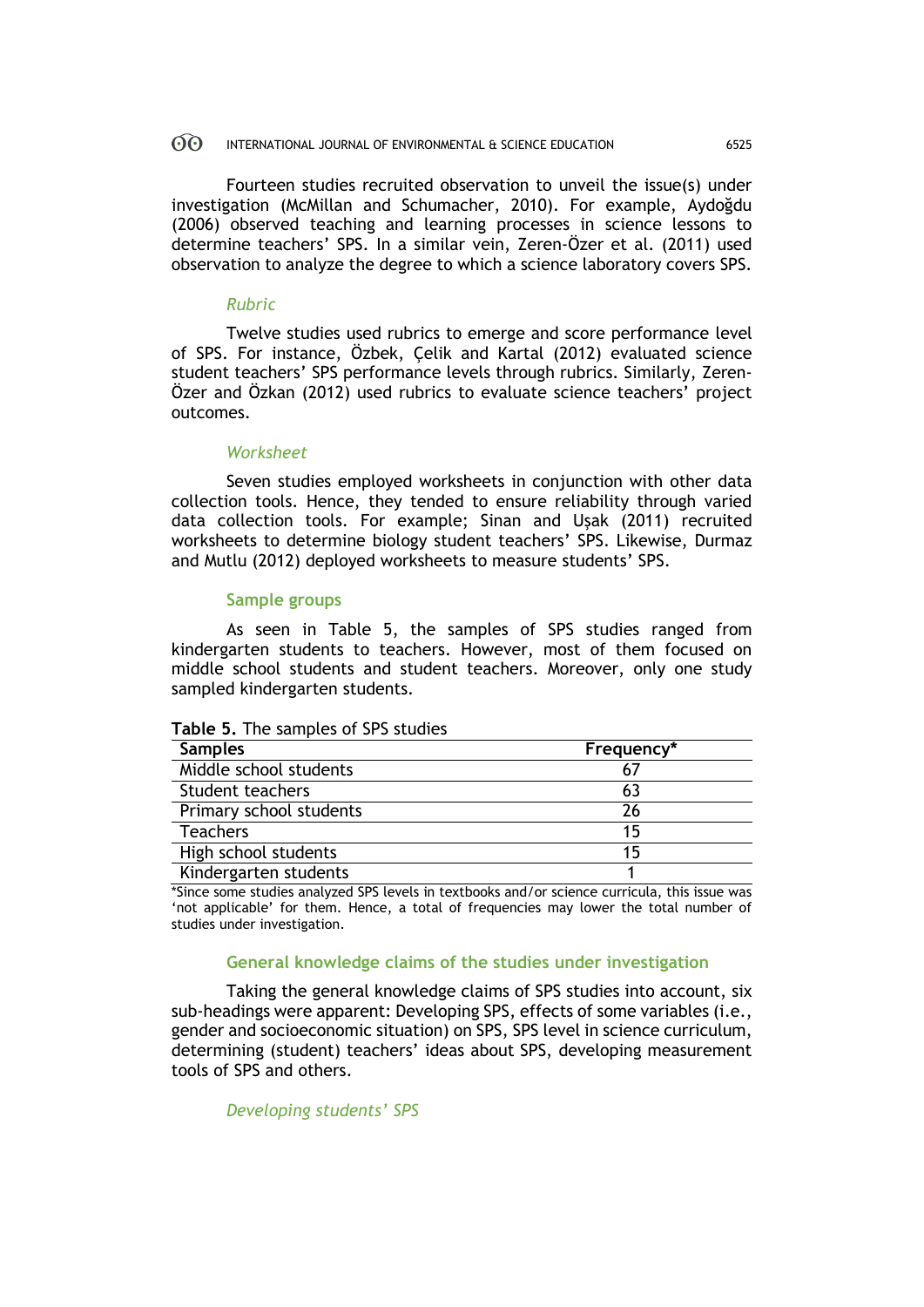Some of SPS studies revealed that various methods/techniques affected development of these skills. However, inconsistent results are available for SPS development. For instance, some researchers (e.g., Anagün and Yaşar, 2009; Kanlı and Yağbasan, 2008) reported that constructivist approaches (i.e., 5Es, 7Es learning models) improved students' SPS; while Toprak (2011) oppositely depicted that constructivist approach did not develop students' SPS. Similarly, a few studies (e.g. Gürses et al., 2007; Tatar and Oktay, 2011) revealed that problem-based learning and cooperative learning methods were more effective in developing students' SPS than did traditional ones. Nevertheless, some studies (e.g. Serin, 2009; Taşaoğlu and Bakaç, 2010) found that problem-based learning and traditional methods had the same effect on developing students' SPS. In a similar vein, some studies deduced that project-based learning was more successful in developing students' SPS than did traditional one (e.g., Yurdatapan, Güven and Şahin, 2013; Zeren-Özer and Özkan, 2012). However, a few studies (e.g. Gültekin, 2009) implied that project-based learning did not affect students' SPS. The same inconsistency exists for the effect(s) of inquiry-based learning on developing students' SPS (e.g., Ateş, 2005; Parim, 2009).

These researchers addressed inconsistent results within several reasons as crowded-class, sample size, convenient timeline, number of limited variables, and error rate of data collection tool(s). Thereby, such deficiencies may hinder to produce efficient results by restricting students' active engagements (Yurdatapan et al., 2013). Also, SPS studies confess that acquiring SPS properly takes a longer period of time.

The other experimental studies employed varied teaching interventions: demonstration (Erdoğan, 2010), hands-on learning activities (e.g. Başdaş, 2007), the nature of science activities (Can and Pekmez, 2010), science laboratory lessons/activities (e.g. Koray, Köksal, Özdemir, and Presley, 2007), discussion accompanied by guided-inquiry (Bağcı-Kılıç, Yardımcı and Metin, 2011), Predict-Observe-Explain strategy (Bilen and Aydoğdu, 2012), creative drama (e.g. Taşkın-Can, 2013), reflective thinking based instruction (Keskinkılıç, 2010), formative assessment (Metin and Birişçi, 2009), self-regulated learning (Gülay, 2012), computer-assisted learning (e.g., Kışoğlu, Erkol, Dilber and Gürbüz, 201), Vee diagrams (Özkan, 2011; Tatar, Korkmaz and Şaşmaz-Ören, 2007) and model-based teaching (Ünal-Çoban, 2009). All of them denoted that their teaching interventions were efficient in developing students' SPS.

### *Effects of some variables (i.e., gender and socioeconomic situation) on SPS*

SPS studies implied positive effects of the following variables on students' SPS: socio-economic situation (e.g. Böyük et al., 2011; Öztürk et al., 2010; Saraçoğlu et al., 2012), use of information communication technologies (e.g. Özden and Açıkgül Fırat, 2013), student attitudes toward science (e.g. Aydoğdu, 2006; Dönmez and Azizoğlu, 2010; Korucuoğlu, 2008; Öztürk et al., 2010; Topkara, 2010), creativity (e.g. Şahin-Pekmez et al.,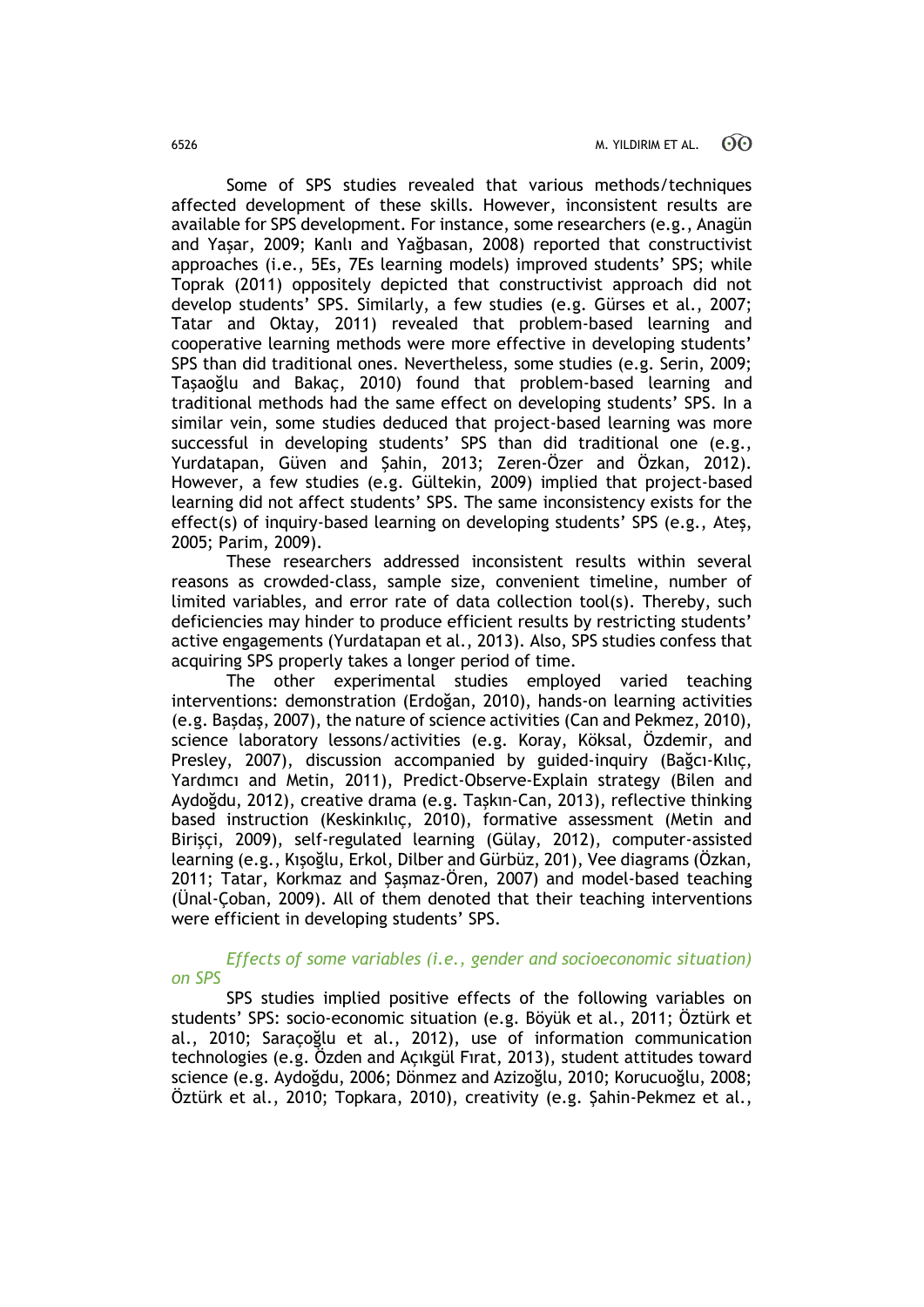2010) and laboratory facility (Feyzioğlu, 2009). However, SPS studies also reported some mismatched results. For example, *gender* had a positive effect (i.e. Akbaş, 2010; Çakır and Sarıkaya, 2010; Dönmez and Azizoğlu, 2010) and no effect (i.e. Aydoğdu and Buldur, 2013; Böyük, Tanık and Saraçoğlu, 2011; Demir, 2007; Saraçoğlu et al., 2012) on students' SPS . Similarly, Aydoğdu (2006), Böyük et al. (2011), Hazır and Türkmen (2008) and Öztürk et al. (2010) found a positive correlational impact between parent's education level and student's SPS; however, Demir (2007) and Saraçoğlu et al.(2012) depicted that parent's education level had no direct effect on students' SPS. Likewise, Böyük et al. (2011), Dönmez and Azizoğlu (2010), Korucuoğlu (2008), Özgelen (2012) found a significant difference between elementary school students' SPS and their grades; however, Hançer and Yılmaz (2007) and Saraçoğlu et al.(2012) reported contrast results for this issue. In a similar vein, some researchers elicited statistically meaningful relationships between student academic achievement and their SPS (Aydoğdu and Buldur, 2013; Öztürk et al., 2010); but Topkara (2010) drew out no relationship between them.

Temiz (2010) indicated that content knowledge affected students' SPS. Moreover, Akar (2007) found a low correlation between SPS and critical thinking skills. Also, Demir (2007) elicited that university entrance exam scores, average science scores, scores from basic quantitative courses, and science self-efficacy did not explicitly influence SPS.

### *SPS in science curriculum*

SPS studies stated that newly released science curriculum was more promising to enhance students' SPS than previous one (e.g., Başdağ, 2006; Şenyüz, 2008). Taşar et al. (2002) implied that SPS was inadequately embedded within the goals of science curriculum in 2000 although its aims emphasized significance of SPS. Bağcı-Kılıç et al. (2008) pointed out that science curriculum launched in 2004 stressed basic process skills rather than integrated ones. Yalçın (2011) pointed out satisfactory SPS at 'structure and properties of matter' unit in the teacher guide books, supplied within science curriculum in 2004. However, Dökme (2005) and Feyzioğlu and Tatar (2012) found out that SPS was not systematically embedded within textbooks. Similarly, Şahin (2009) identified that science curriculum released in 2004 implicitly involved some SPS in its own activities.

# *Determining (student) teachers' ideas about SPS*

SPS studies in this sub-heading indicated a lack of theoretical knowledge/pedagogical knowledge of SPS (e.g. Işık and Nakiboğlu, 2011; Yıldırım, Atila, Özmen and Sözbilir, 2013; Zeren-Özer, Güngör and Şimşekli, 2011), inability to transfer SPS in practicum (e.g. Farsakoğlu, Şahin, Karslı, Akpınar and Ültay, 2008), insufficient familiarity with SPS (i.e. Işık and Nakiboğlu, 2011;Zeren-Özer et al., 2011), confusing SPS types with each other (Karslı, Yaman and Ayas, 2010) and with Bloom's taxonomy and the stages of problem-solving (Laçin Şimşek, 2010) and a limited awareness of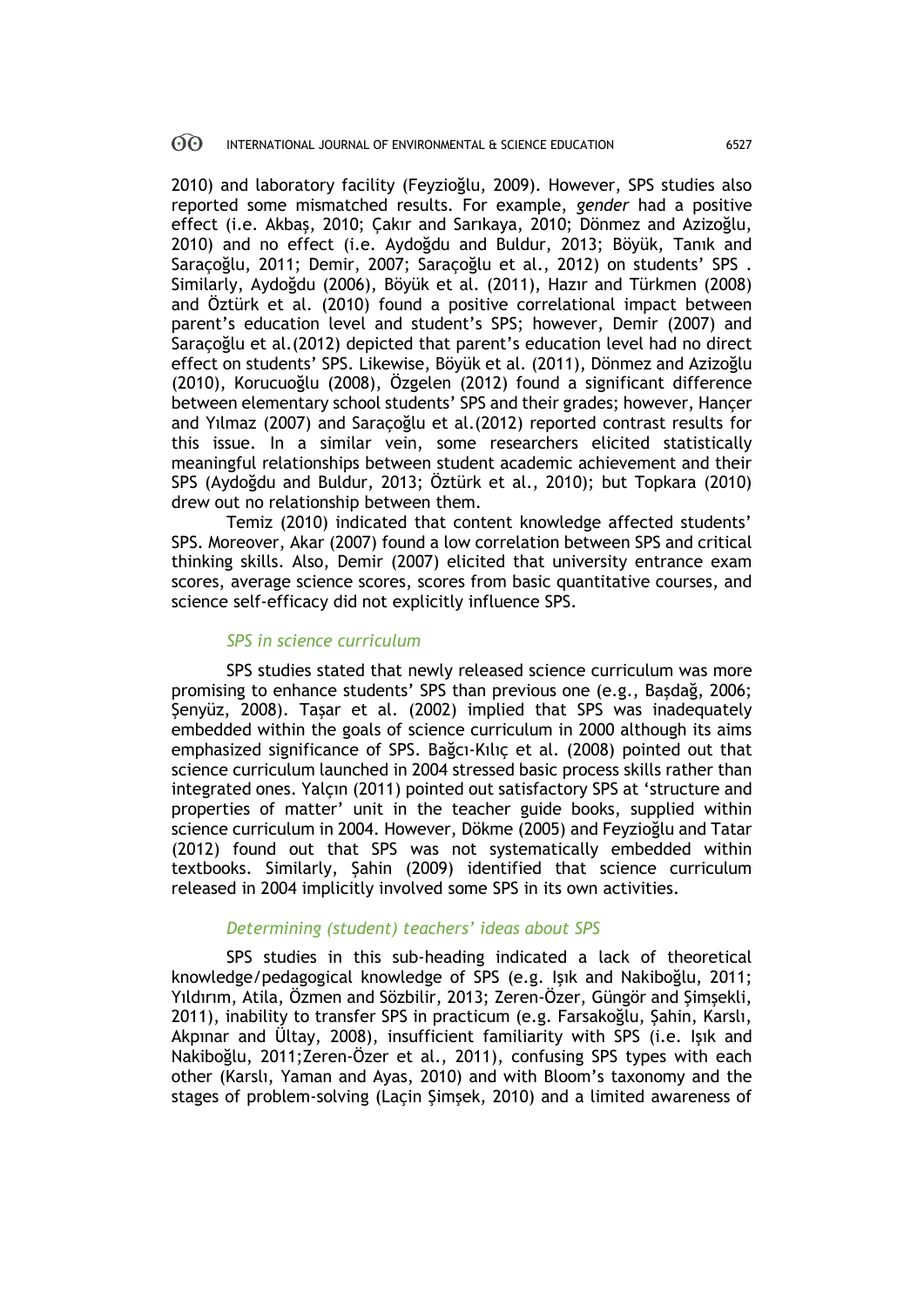SPS (Yıldırım et al., 2013). For instance, Laçin Şimşek's (2010) sample (elementary school student teachers) was good at determining basic process skills but failed to identify experimental process skills. Furthermore, there were somewhat promising results of (student) teachers' SPS ideas. For example, Celep and Bacanak (2013) indicated that science teachers enrolled to post-graduate education were better equipped with SPS. Similarly, Sinan and Uşak (2011) expressed that biology student teachers' SPS were very high.

### *Developing measurement tools of SPS*

SPS studies concentrated various grades (from primary school to inservice science teachers) on providing reliable and valid tools that measure SPS (e.g. Çalışkan and Kaptan, 2009; Feyzioğlu, Akyıldız, Demirdağ and Altun, 2012; Şardağ, 2013; Temiz, 2007). For example, Aydoğdu, Tatar, Yıldız and Buldur (2012) prepared a questionnaire to measure elementary school students' SPS. Likewise, Şardağ (2013) deployed daily life problems to develop a SPS test with multiple-choice and open-ended questions for grade 8 students.

#### *SPS-based science teaching*

Studies of SPS-based science teaching depicted that their interventions were effective in: (a) improving problem-solving skills (Bahadır, 2007; Batı and Kaptan, 2013), (b) logical and creative thinking skills (Karahan, 2006), and (c) acquiring properly SPS (Kurnaz, 2013). However, Karahan (2006), Bahadır (2007) and Duran and Özdemir (2010) reported that their teaching interventions did not lead to positive attitudinal change towards science. Moreover, some researchers presented SPS-based science activities as hypothetical sample teaching designs (e.g. Bağcı Kılıç, 2003); however, they did not test their effectiveness.

## **Implications suggested by SPS studies under investigation**

SPS studies recommended several implications for curriculum developers: (a) an increase in open-ended activities in science curriculum instead of crowded-content knowledge (e.g. Yalçın, 2011; Bağcı Kılıç, et al., 2008; Feyzioğlu, 2009), (b) a support need for professional development and guide materials (e.g. Bağcı Kılıç, 2003); an increase in integrating constructivist-based SPS activities into early childhood science curriculum (i.e. Nuhoğlu and Ceylan, 2012), (d) including more systematically SPS activities into textbooks (Karslı et al., 2010; Sinan and Uşak, 2011), (e) considering gender difference in developing science curriculum (Akbaş, 2010), and (f) systematically embedding SPS into any science activity/task (Taşar et al., 2002).

SPS studies also suggested a few implications for developing students' and (student) teachers' SPS: (a) looking for alternative teaching method(s)—constructivist-based activities (i.e. Ayvacı, 2010; Böyük et al., 2011; Yıldırım et al., 2011), hands-on activities (Başdaş, 2007), open-ended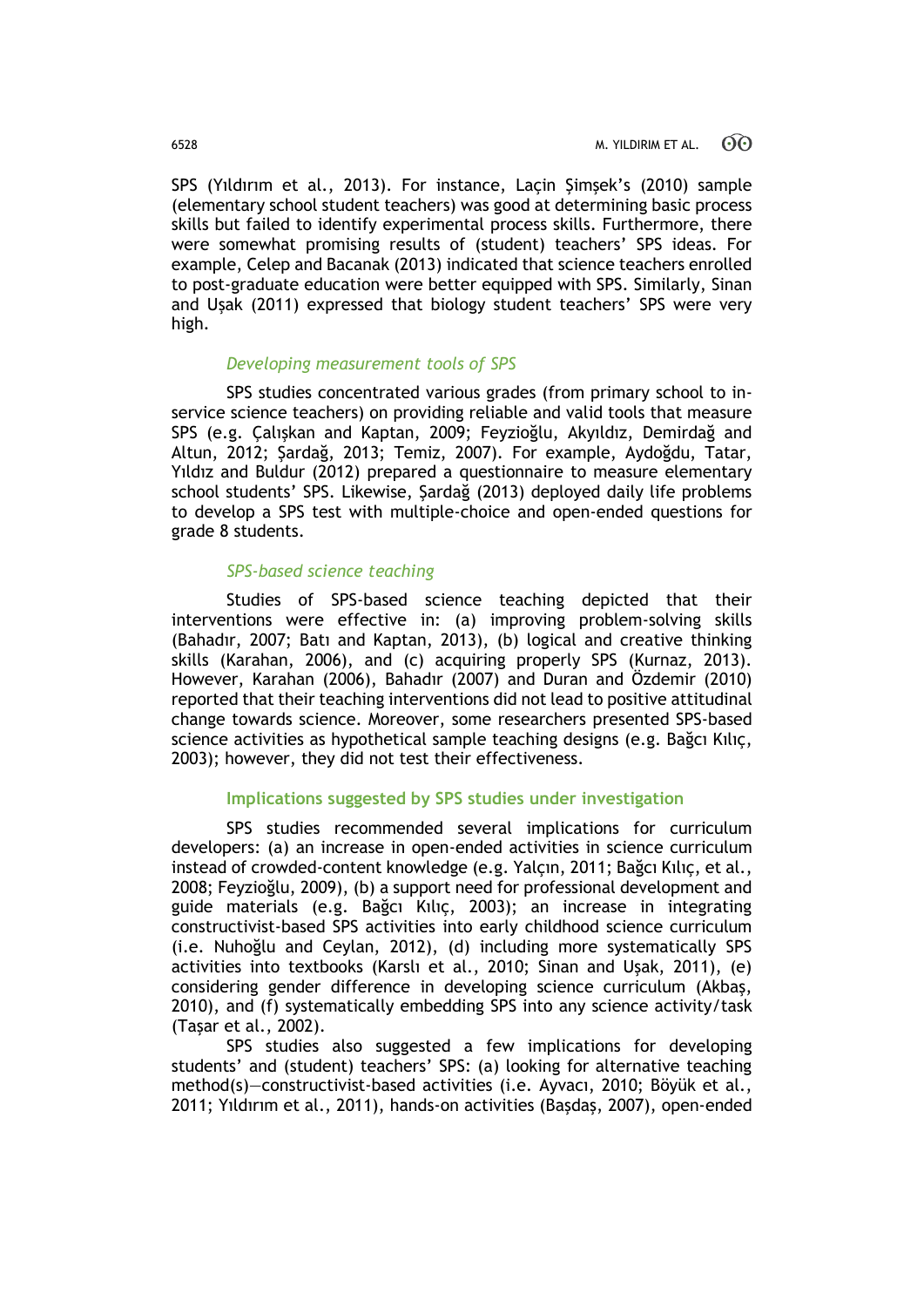and/or guided inquiry (e.g. Bağcı Kılıç et al.,2008; Feyzioğlu, 2009; Saraçoğlu et al.,2012; Şenyüz, 2008), and outdoor activities (Ayvacı, 2010)- -, (b) equipping schools with laboratory facilities (Işık and Nakipoğlu, 2011; Karslı et al., 2009; Sinan and Uşak, 2011), (c) designing professional development seminars/courses--in-service education (i.e. Ayvacı, 2010; Dönmez and Azizoğlu, 2010; Karslı et al., 2010) and pre-service education (e.g. Laçin Şimşek, 2010; Işık and Nakipoğlu, 2011)--, (d) embedding more SPS within science classroom/science teaching (Durmaz and Mutlu, 2012), (e) giving more opportunies for students to engage with scientific experiments/tasks (Öztürk et al., 2010; Saraçoğlu et al.,2012), (f) use of proper terminology in teaching SPS (Ateş, 2005), (g) a reasonable student number/classroom capacity in science classes (rather than over-crowded) (Anagün and Yaşar, 2009; Sinan and Uşak, 2011), and (h) a need for a longer period of time in developing SPS (Bağcı Kılıç et al., 2011).

They made a few recommendations for SPS measurement: (a) a need for a progressive approach over a longer period of time (e.g. Aktamış and Yenice, 2010; Aydoğdu et al., 2012; ), (b) using multiple-tools (i.e., multiple-choice test, interview, and observation) (i.e. Aydoğdu et al., 2012; Aktamış and Yenice, 2010; ), (c) developing a valid and reliable instrument with different and/or large samples (Çalışkan and Kaptan, 2009), (d) taking content knowledge into consideration (Temiz, 2007, 2010).

### **Discussion**

Given research questions of the current study, results of each theme under investigation (needs, aims, methodologies, data collection tools, general knowledge claims, and implications for teaching and learning) are discussed as follows.

### *Needs addressed by the studies under investigation*

Because SPS studies noted pitfalls in developing SPS, most of them addressed a need for improving students' SPS by embedding various practices, methods and strategies within (science) content knowledge. Hence, the interaction between SPS and (science) content knowledge emerges and constructs scientific literacy for all future citizens. Further, this interactive framework promotes science education and science learning. That is, the more one succeeds in developing SPS, the more he/she accomplishes science learning. In a similar vein, identifying the teachers' awareness or knowledge of SPS may be a starting point for professional development and/or in-service education that inquiries how to improve students' SPS. In brief, most of the studies emphasized to the pivotal role of SPS for further developmental need(s).

These studies investigating the effects of some variables (i.e., gender and socioeconomic issues) on the students' SPS denoted the need for the influential role of personnel differences/backgrounds in developing SPS factors. For example, if one achieves to define variables that increase the students' SPS, he may evolve his science learning/teaching via SPS. Because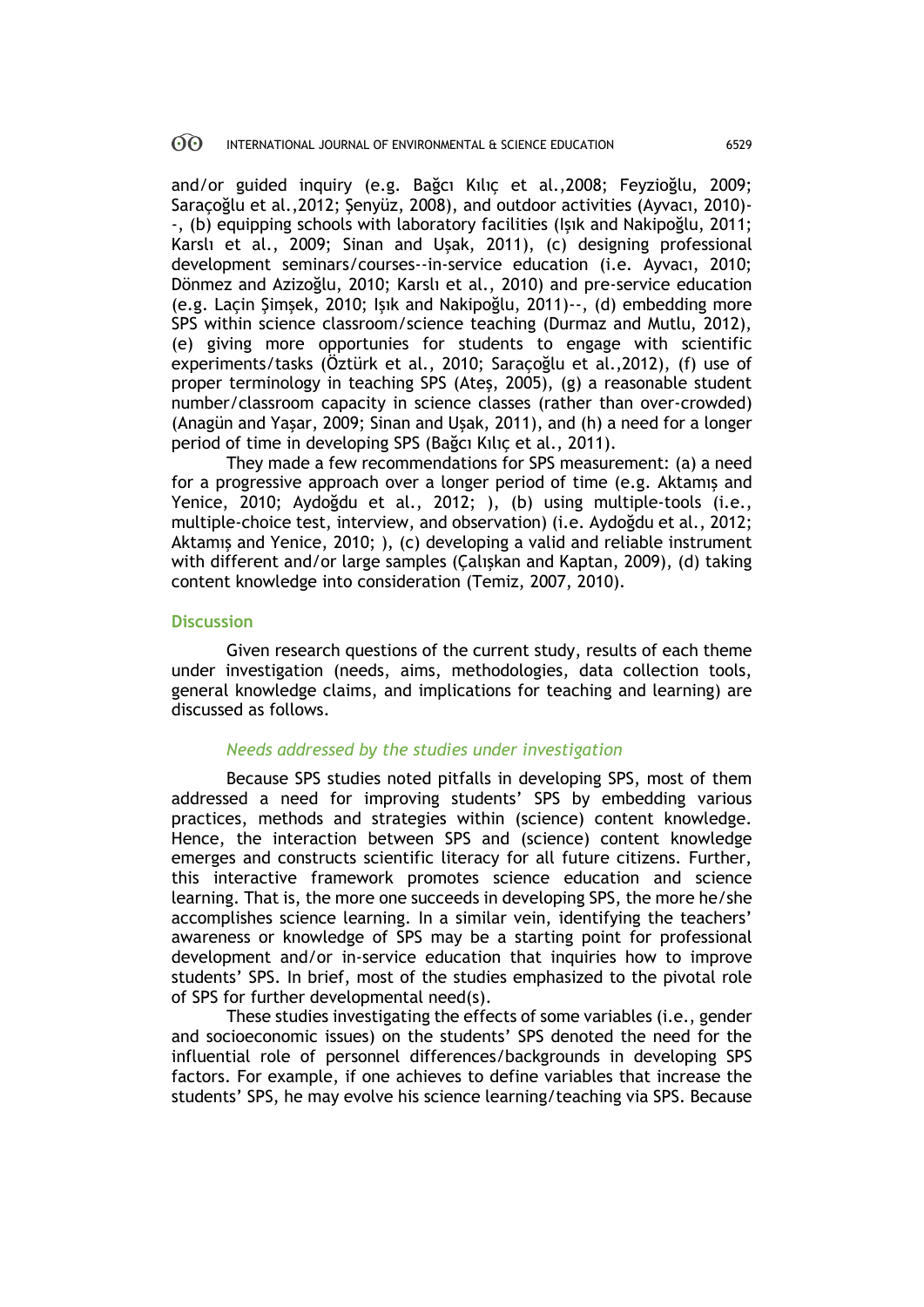science curriculum, as an outcome of formal education, has principally an influential role in the development of SPS, twelve studies investigated SPS in the science curriculum. This means that any improvement/revision in the science curriculum affords the students to develop SPS at a satisfactory level.

## *Aims of the studies under investigation*

The principal aim of the SPS studies was students' and teachers' development of SPS. Thus, teacher educators may at least have an opportunity to think of further vital changes on developing SPS. Also, teachers may self-directly improve their capacities of SPS given their existing views. Further, they may critically consider how to transform their pedagogical content knowledge in action (science learning). Some of the SPS studies, which focused on the factors affecting SPS, may have taken personnel differences in account. Fifteen studies on the students' and teachers' views of SPS (see Table 2) may be invaluable in shaping and revising curricular documents and school practices. In addition, these studies may appear their awareness and learning inquisitiveness of SPS to trigger their development. By doing this, any stakeholder may also facilitate science learning.

Eleven studies on developing science curriculum via SPS (see Table 2) may enable teachers to make science appeal and interesting for students through inquiry-based learning. In a similar vein, ten studies measuring SPS revealed a need for a valid and reliable instrument of SPS. This means that measurement is a pre-request for posing the next steps of SPS (i.e. teaching intervention). Overall, all SPS studies at least referred how to develop scientific literacy via SPS. Indeed, this is not surprising in that scientific literacy is seen as an outcome of any science curriculum and/or science teaching,

# *Methodologies of the studies under investigation*

As seen in Table 3, the highest frequency in the methodologies of the studies was belonging to the experimental research design. This may come from the framework of any intervention that mainly concentrates on the effect of any independent variable on dependent one. Survey study, which was the second highest frequency in the methodologies of the studies, seems to be the best way to seek how the characteristics of the participants are distributed over one or more variables (e.g., gender, age, and religion preference) (Wallen and Fraenkel, 2001) without any intervention. Only eight studies implemented a case study research design to explore students' and teachers' SPS perception(s) and/or knowledge in-depth. Further, six studies conducted a mixed method research design (named a combination of qualitative and quantitative methods) to yield more triangulated results of SPS (Johnson and Onwuegbuzie, 2004). Also, four studies deployed a document analysis research design to analyze textbooks/guide books with regard to SPS. Only two studies employed an action research design in which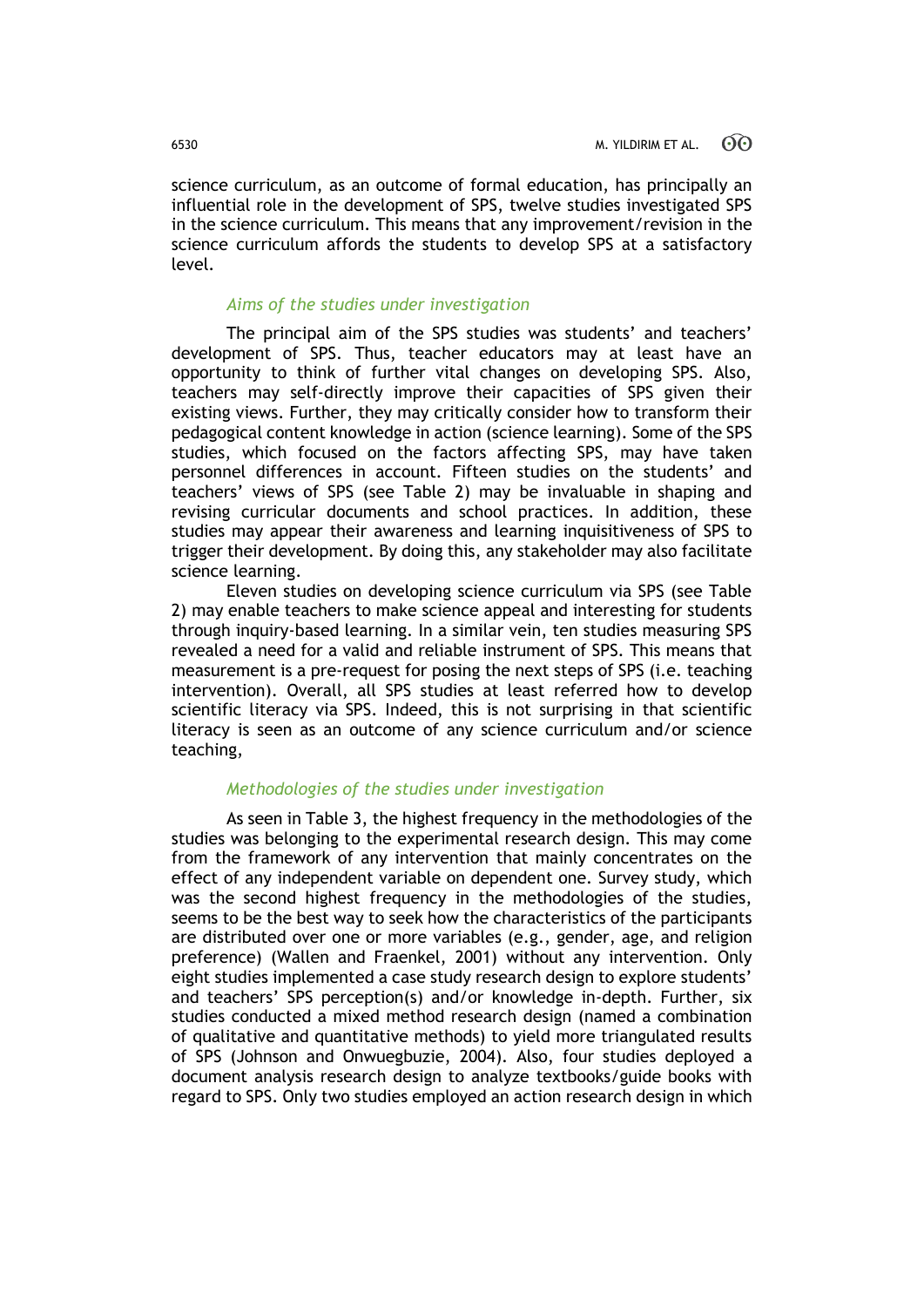a teacher acts as a researcher to elicit and improve a certain situation/practice in his classroom (Büyüköztürk, Çakmak, Akgün, Karadeniz and Demirel, 2012). Sharing teacher's actual experiences/results with their colleagues/experts is quite worthy in solving and deciding educational problems. However, existence of only two studies in action research design was disappointed. Phrased differently, researchers seem to have engaged in literature-based-educational problems instead of the real ones. Similar explanations were valid for phenomenological and comparative study designs. Moreover, a significant proportion of 'undefined' theme illuminates that these studies may have preferred explaining the data collection instruments to the research methodologies. Indeed, this may come from a lack of knowledge of research methodologies. That is, any researcher, which has difficulty describing the research methodology, may tend to avoid such a methodological description.

# *Data collection tools and sample groups of the studies under investigation*

The fact that majority of SPS studies employed at least two varied data collection tools (as multiple methods) sheds more light on data triangulation. Thus, they seem to have achieved reliability and validity of the data. For example, Aydoğdu (2006) used observation and multiplechoice questions (as data collection tools) to ensure the reliability and validity of the study. Because SPS involve in cognitive and psychomotor skills, measuring these skills with only a questionnaire may be a problematic issue. This calls complementary data collection tools for reliability and validity of the results to effectively measure and evaluate SPS.

The fact that most of SPS studies employed multiple-choice questions may result from some advantages (e.g. easily administering, objectively scoring, and studying with a large sample). However, they have a shortcoming in looking for reason(s) for the selected choice(s). At that point, others (i.e., observation, interview, and rubric etc) may be alternatives to probe the participants' SPS views in depth. However, several disadvantages (e.g., studying with a small sample, time-consuming in transcribing and coding data from observation and interview, and in devising a feasible rubric) should be considered very well. Table 4 shows that SPS studies tended to follow conventional data collection trend rather than complementary one.

The fact that SPS studies generally focused on middle school students and student teachers may stem from 'convenient sampling' preference. That is, science educators seem to have easily accessed to middle school students and student teachers. Only one study (Ayvacı, 2010) with kindergarten students reveals the need to develop basic SPS in early childhood. In fact, a functional role of early childhood education in properly building SPS can be explained by a Turkish idiom 'You cannot teach new tricks to old dogs'. Because teachers play a crucial role in shaping and improving students' SPS, a significant proportion of SPS studies concentrated on teachers' and student teachers' SPS. However, how to integrate SPS into all grades (or school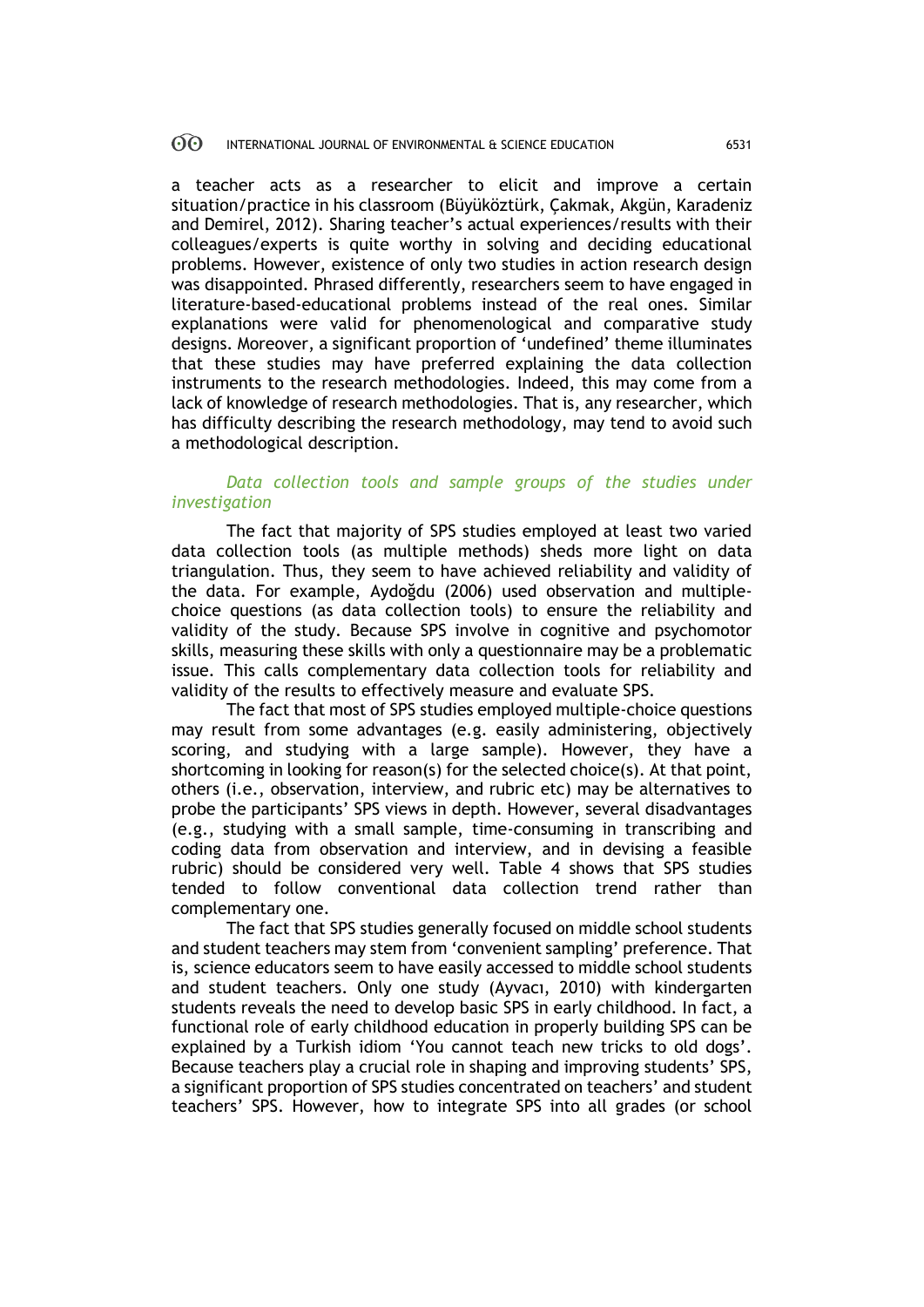years) should be critically thought. For this reason, further studies are needed for some samples to make viable comparisons.

#### *General knowledge claims from the studies under investigation*

Any teaching intervention in SPS studies reported its efficiency in increasing students' or teachers' SPS as compared to the existing/traditional instruction. However, few studies have attempted to compare varied learning models (e.g., problem-based learning and cooperative learning) with one another. SPS studies showed that inquiry-based learning approach acted as a driving factor for developing SPS (i.e. Parim, 2009). In fact, this is not astonishing because SPS and inquiry-based learning approach are intertwined in conducting science activities and/or scientific research with each other (Wilke and Straits, 2005).

Taking variables (i.e., gender, socio-economic situation, grade, academic achievement) impacting SPS into account, it can be inferred that the development of SPS is a complex procedure. For this reason, SPS-based science teaching should cover several variables to result in better achievements. Given interaction between SPS and science literacy, SPS plays a significant role in accomplishing requirements and targets of science curriculum. However, SPS studies highlighted a need for further efforts to positively advance students' SPS throughout science curriculum. Unfortunately, SPS studies showed several shortcomings in the teachers' professional development and content knowledge of SPS. This effort, in turn, asks for improving and empowering teacher's content and pedagogical knowledge. Taking measurement tools of SPS into account, paper and pencil tests were very dominant in SPS studies (see Table 4). This issue arises a critique question: 'At which level do paper and pencil tests measure SPS? In fact, such tests indirectly measure participants' knowledge of SPS in mind. For this reason, their standard error margins are very high even though they are such advantages as objective scoring, studying with a large sample, time-efficient. Needless to say, SPS also requires psychomotor skills to do something in action that cannot be measured by paper and pencil tests. Therefore, a combination of various measurement tools may provide more reliable and valid results of content and psychomotor domains of SPS. Also, since SPS and subject matter knowledge are interrelated with one another, measurement tools underpinning this interrelation need to be improved.

#### *Implications suggested by the studies under investigation*

Since science curriculum plays an important role in improving students' SPS, SPS studies suggested curriculum developers to increase the number of science activities in science curriculum. Of course, SPS-enriched science curriculum may enhance the students' learning opportunities if the teachers comprehend its messages adequately. For this reason, SPS studies called professional development (in-service and pre-service education) for effectively understanding and implementing science curriculum.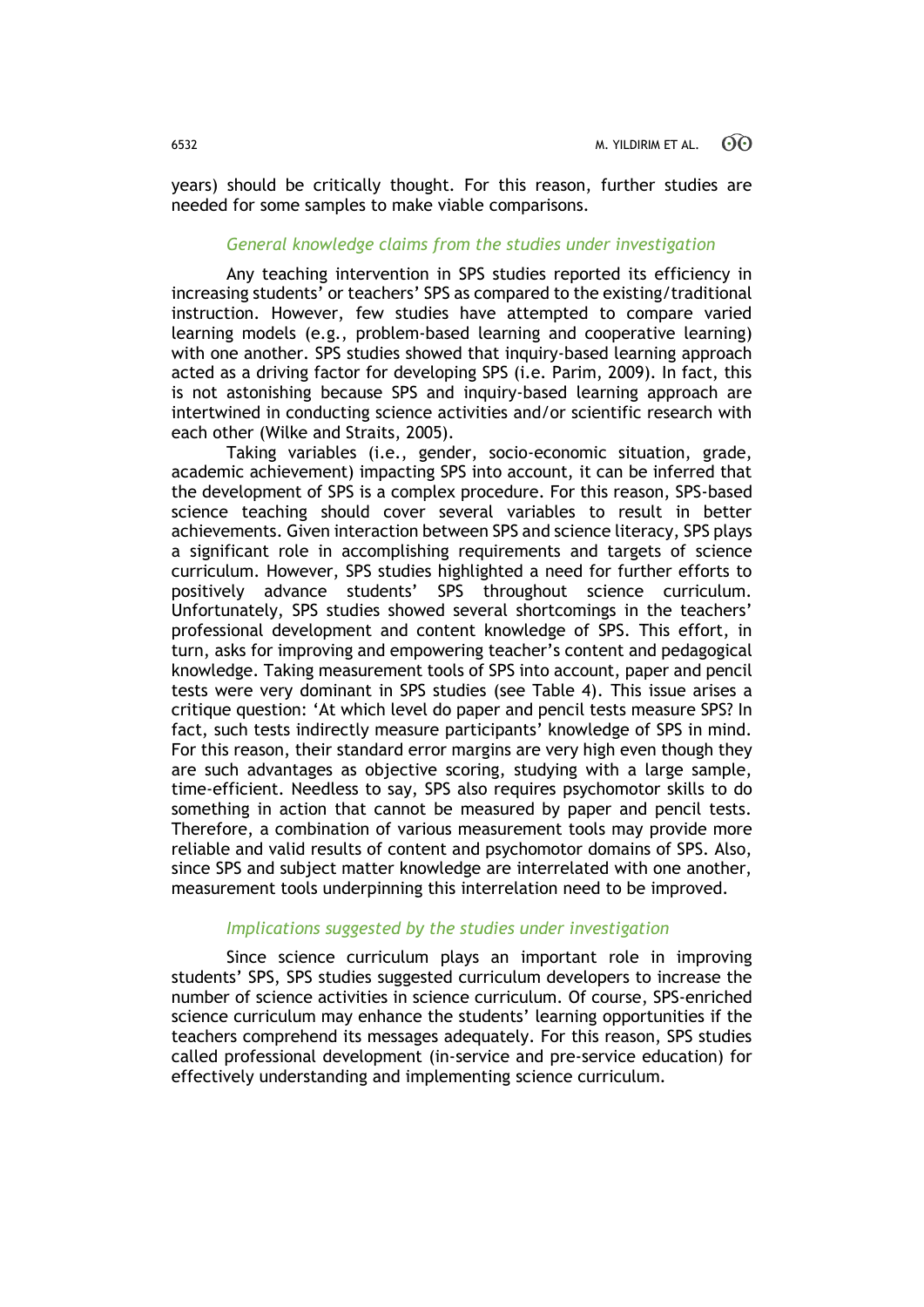Given deficiencies of the teaching interventions in SPS studies, they recommended further studies (which conduct various teaching designs and compare them with one another) to find the most effective instructional method in developing satisfactorily SPS. A need for a longer period of time to develop SPS properly came out a recommendation about longitudinal studies.

Taking recommendations for measurement of SPS into account, measurement tools embedded within real-life problems and/or case studies should be improved and tested. Especially, data collection diversity ought to be enhanced to measure and evaluate SPS in science learning/teaching. Questions 'How to score psychomotor skills?' and 'How to integrate psychomotor skills into cognitive ones' are supposed to be handled to produce well-qualified SPS results.

#### **Future Studies**

Given a gradually progressive nature of SPS, future studies should pay more attention to early childhood education that dominantly shapes students' learning habits and attitudes towards science. In fact, because SPS are already available in children's indigenous scaffolds (e.g., observing, testing, classifying), further studies should critically think about how to evolve them. For example, a longitudinal study of indigenous scaffolds over educational continuum or grade could be carried out. To measure psychomotor skills, science educators and/or researchers are supposed to design and administer new complementary measurement tools. Also, question 'Are SPS improved independently or conjointly from content knowledge?' posed by Temiz (2010) should be explored in future studies. Hence, the interaction degree between content knowledge and SPS can be well-investigated (Rillero, 1998).

#### **Disclosure statement**

No potential conflict of interest was reported by the authors.

#### **Notes on contributors**

Murat Yıldırım is research assistant of science education at Erzincan University, Turkey. His research interest covers science process skills, lesson study, designing and implementing in-service education for science teachers.

Muammer ÇALIK is Professor of Chemistry Education at Karadeniz Technical University, Turkey. He has a wide range of research interests including nature of science, socio-scientific issues, scientific habits of mind, identification, design and implementation of intervention strategies to challenge students' conceptions and students' use of analogies, models and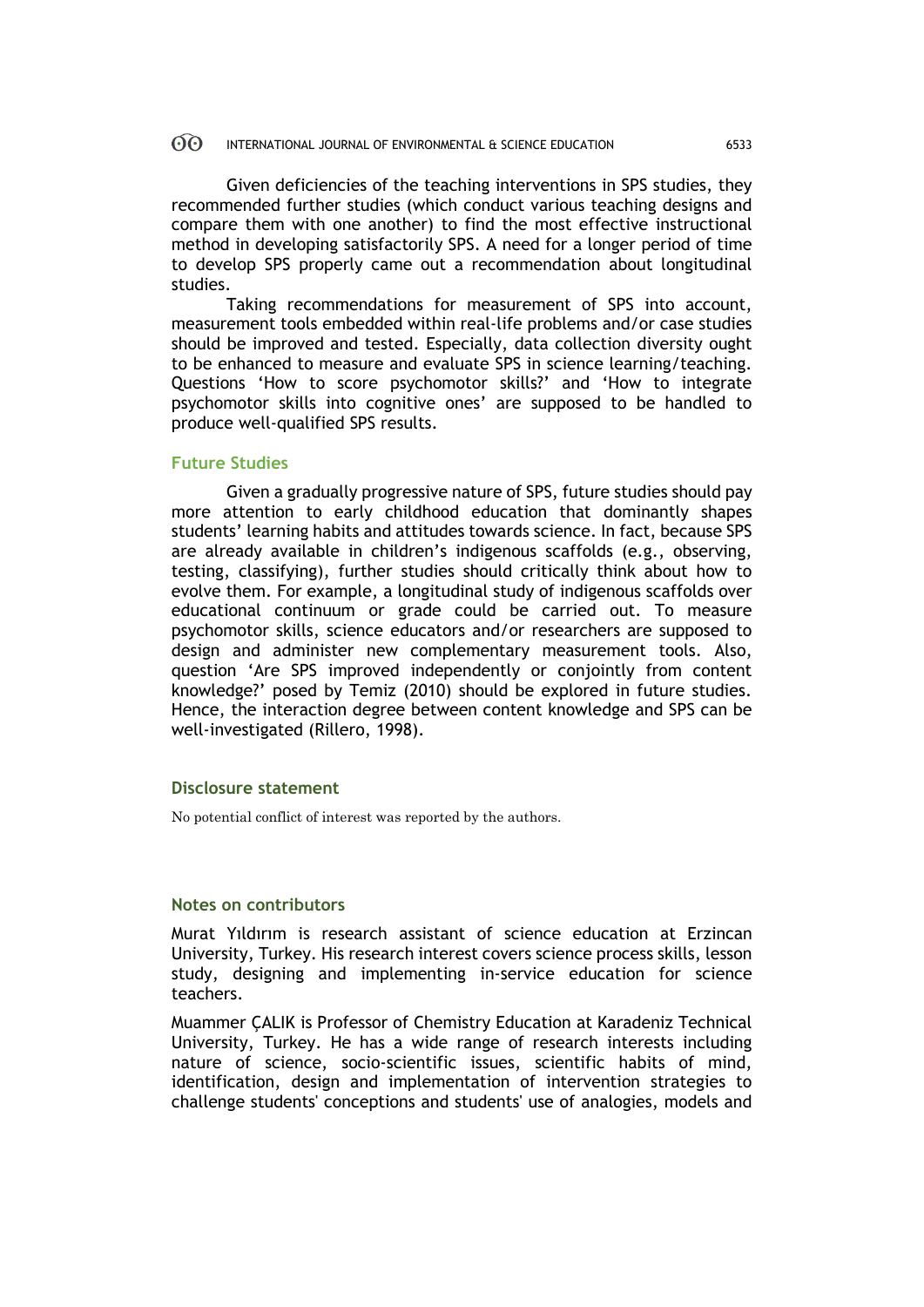animations as an aid to their conceptual understanding of science concepts, evaluation of science textbooks, and systematic content analysis (e.g. metasynthesis and meta-analysis).

Haluk ÖZMEN is Professor of Chemistry Education at Karadeniz Technical University, Turkey. His research interests principally embrace identification, design and implementation of intervention strategies to challenge students' conceptions and students' use of analogies, models and animations as an aid to their conceptual understanding of science concepts.

#### **References**

- Akar, Ü. (2007*). The relationship between student teachers' scientific process skills and critical thinking skills (Öğretmen adaylarının bilimsel süreç becerileri ve elestirel düsünme beceri düzeyleri arasındaki ilişki).* Unpublished Master Thesis, Afyon Kocatepe University, Graduate School of Social Sciences, Afyonkarahisar, Turkey (in Turkish).
- Akbaş, A. (2010). Attitudes, self-efficacy and science processing skills of teaching certificate master's program (OFMAE) students. *Eurasian Journal of Educational Research,* 39, 1-12.
- Akgün, A., Özden, M., Çinici, A, Aslan, A. & Berber, S. (2014). Teknoloji destekli öğretimin bilimsel süreç becerilerine ve akademik başarıya etkisinin incelenmesi (An investigation of the effect of technology based education on scientific process skills and academic achievement). *Electronic Journal of Social Sciences,* 13(48), 27-46.
- Aktamış, H. & Yenice, N. (2010). Determination of the science process skills and critical thinking skill levels. In H.Uzunboyluand N.Cavus, (Eds.), *World Conference on Educational Sciences* (pp.3282-3288), Near East Üniversitesi, North Cyprus.
- Anagün, Ş. S. & Yaşar, Ş. (2009). İlköğretim beşinci sınıf Fen ve Teknoloji dersinde bilimsel süreç becerilerinin geliştirilmesi (Developing science process skills at science and technology course in fifth grade students), *Elementary Education Online*, 8(3), 843-865.
- Ateş, S. (2005). Identification and control of the variables, inquiry method, demonstrative experimentation technique. *Gazi University Journal of Gazi Faculty Educational Faculty*, 25(1), 21–39.
- Aydoğdu, B. (2006). *Identification of variables effecting science process skills in primary science and technology course(İlköğretim fen ve teknoloji dersinde bilimsel süreç becerilerini etkileyen değişkenlerin belirlenmesi*). Unpublished Master Thesis, Dokuz Eylül University, Graduate School of Educational Sciences, İzmir, Turkey (in Turkish).
- Aydoğdu, B. & Buldur, S. (2013). An investigation of pre-service classroom teachers' science process skills in terms of some variables (Sınıf öğretmeni adaylarının bilimsel süreç becerilerinin bazı değişkenler açısından incelenmesi). *Journal of Theoretical Educational Science*, 6(4), 520-534.
- Aydoğdu, B., Tatar, N., Yıldız, E. & Buldur, S. (2012). The science process skills scale development for elementary school students (İlköğretim öğrencilerine yönelik bilimsel süreç becerileri ölçeğinin geliştirilmesi). *Journal of Theoretical Educational Science,* 5(3), 292-311.
- Ayvacı, H.Ş. (2010). A pilot survey to improve the use of scientific process skills of kindergarten children. *Necatibey Faculty of Education Electronic Journal of Science and Mathematics Education*. 4(2) 1-24.
- Bağcı Kılıç, G., Haymana, F.&Bozyılmaz, B. (2008). Analysis of the science and technology curriculum of Turkey with respect to different aspects of scientific literacy and scientific process (İlkoğretim fen ve teknoloji dersi oğretim programı'nın bilim okuryazarlığı ve bilimsel sureç becerileri acısından analizi). *Education and Science,* 33(150), 53-63 (In Turkish).
- Bağcı Kılıç, G., Yardımcı, E. & Metin D. (2011). Effect of guided-inquiry with pre-and post-laboratory discussion on development of science process skills (Ön ve son-laboratuvar tartışması eklenmiş yönlendirilmiş araştırmanın bilimsel süreç becerilerinin geliştirilmesine etkisi). *e-Journal of New World Sciences Academy*, 6(1), 386-393 (In Turkish).
- Bagcı-Kılıc, G. (2003). Third International Mathematics and Science Study TIMMS; science teaching, scientific research, nature of science (Üçüncü Uluslararası Matematik ve Fen Araştırması TIMMS: fen öğretimi, bilimsel araştırma ve bilimin doğası). *Elementary Education Online*, 2(1), 42-51.
- Bahadır, H. (2007). *The effect of elementary science education based on scientific method process on science process skills, attitude, academic achievement and retention (Bilimsel yöntem sürecine*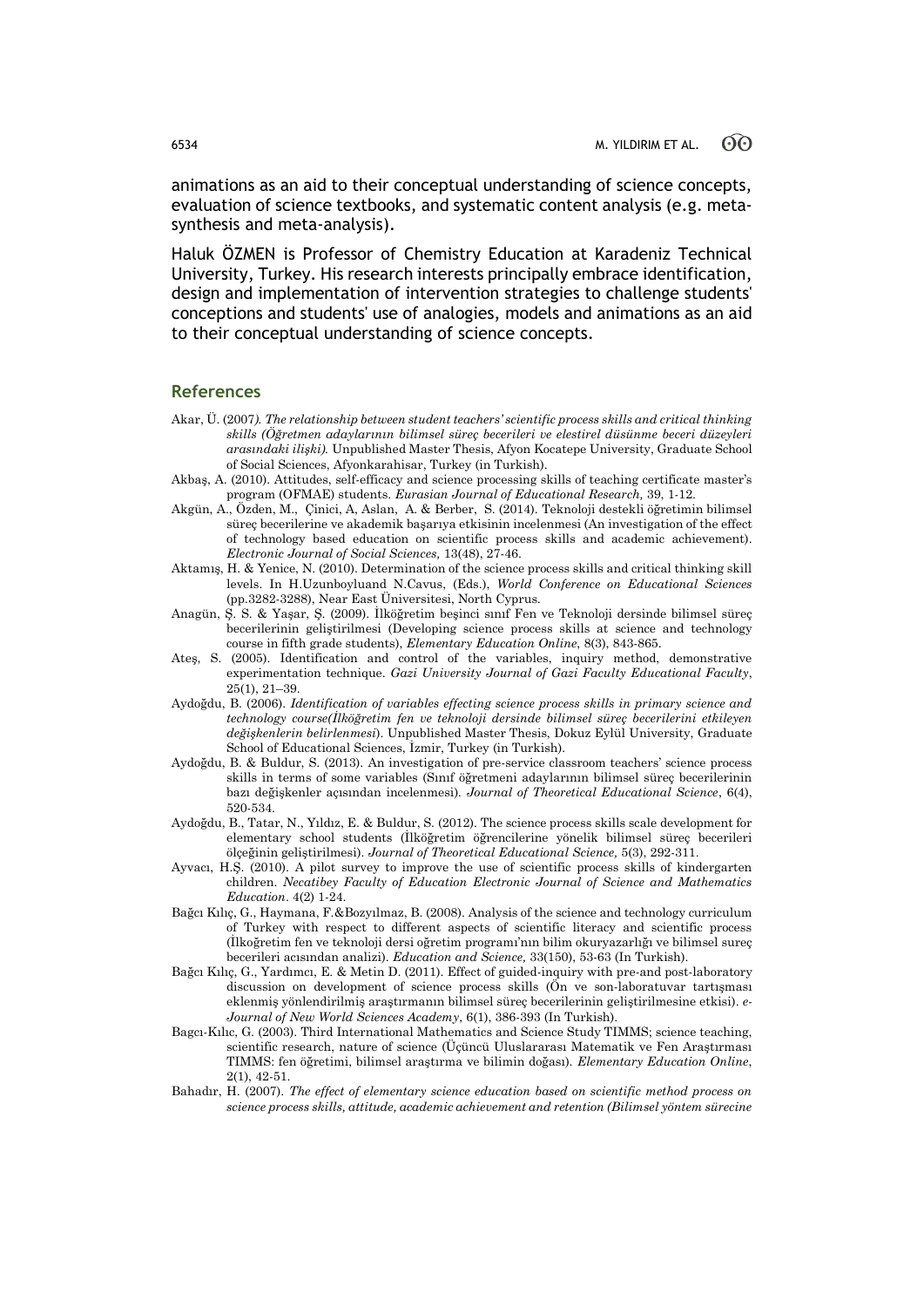*dayalı* i*lkö*g*retim fen eğitiminin bilimsel süreç becerilerine, tutuma, ba*s*arıya ve kalıcılı*g*a etkisi)*. Unpublished Master Thesis, Hacettepe University, Graduate School of Social Sciences, Ankara, Turkey (in Turkish).

- Başdağ, G. (2006). *Comparing the science and techonology curriculum of the 2004 with the science curriculum of the 2000 in their effects on developing the students' scientific process skills (2000 yılı fen bilgisi dersi ve 2004 yılı fen ve teknoloji dersi öğretim programlarının bilimsel süreç becerileri yönünden karşılaştırılması).*Unpublished Master Thesis, Gazi University, Graduate School of Educational Sciences, Ankara, Turkey (In Turkish)*.*
- Başdaş, E. (2007). *The effect of hands-on science learning method in the education of science in primary school on the science process skills, academic achievement and motivation (İlkögretim fen egitiminde, basit malzemelerle yapılan fen aktivitelerinin bilimsel süreç becerilerine, akademik basarıya ve motivasyona etkisi).* Unpublished Master Thesis, Celal Bayar University, Graduate School of Natural and Applied Sciences, Manisa, Turkey (In Turkish)..
- Batı, K. & Kaptan, F. (2013). The effects of science education based on science process skills on scientific problem solving (Bilimsel süreç becerilerine dayalı ilköğretim fen eğitiminin, bilimsel problem çözme becerilerine etkisi). *Elementary Education Online*, 12(2), 512-527.
- Bilen, K. & Aydoğdu, M. (2012). The effect of a laboratory approach based on predict-observationexplain (POE) strategy on the development of students' science process skills and views about nature of science (Tahmin Et-Gözle-Açıkla (TGA) stratejisine dayalı laboratuar uygulamalarının öğrencilerin bilimsel süreç becerileri ve bilimin doğası hakkındaki düşünceleri üzerine etkisi). *Gaziantep University, Journal of Social Sciences,* 11(1), 49-69.
- Böyük, U., Tanik, N. & Saraçoğlu, S. (2011). Analysis of the scientific process skill levels of secondary school students based on different variables (İlköğretim ikinci kademe öğrencilerinin bilimsel süreç beceri düzeylerinin çeşitli değişkenler açısından incelenmesi). *Turkish Science- Research Fondation.* 4(1), 20-30 (In Turkish).
- Büyüköztürk, Ş., Kiliç Çakmak, E., Akgün, Ö.E., Karadeniz, Ş. & Demirel, F. (2012). *Scientific research methods* (*Bilimsel araştirma yöntemleri)*, Pegem Akademi, Ankara, Turkey (In Turkish).
- Can, B. & Pekmez, E. Ş. (2010). The effects of the nature of science activities on the development of seventh grade students' science process skills (Bilimin doğası etkinliklerinin ilköğretim yedinci sınıf öğrencilerinin bilimsel süreç becerilerinin geliştirilmesindeki etkisi). *Pamukkale Universty, Journal of Education Faculty*, 27, 113-123 (In Turkish).
- Celep, A. & Bacanak, A. (2013). Perceptions of teachers who are attending on their master's degree regarding the science process skills and their attainment (Yüksek lisans yapan öğretmenlerin bilimsel süreç becerileri ve kazandırılması hakkındaki görüşleri). *Journal of Turkish Science Education,*10(1), 56-78 (In Turkish).
- Çalık M. & Ayas, A., (2008). *A critical review of the development of the Turkish science curriculum (pp.161-174).* In R.K. Coll and N. Taylor (Eds.), Science education in context: An ınternational examination of the ınfluence of context on science curricula development and ımplementation, Sense Publishers, AW Rotterdam.
- Çalık, M., Ayas, A. & Ebenezer J.V. (2005). A review of solution chemistry studies: Insights into students' conceptions, *Journal of Science Education and Technology,* 14(1), 29–50.
- Çalık, M. & Sözbilir, M. (2014). Parameters of content analysis. *Education and Science,* 39 (174), 33- 38 doi: 10.15390/EB.2014.3412
- Çalışkan, İ.Ö. & Kaptan, F. (2009). Constructing science process skills test (Bilimsel süreç becerileri testinin geliştirilmesi). *Contemporary Education Journal*, 34(369), 27-34 (In Turkish).
- Demir, M. (2007). *The factors affecting the pre-service primary teachers' adequacies on science process skills (Sınıf öğretmeni adaylarının bilimsel süreç becerileriyle ilgili yeterliklerini etkileyen faktörlerin belirlenmesi)*. Unpublished Doctoral Dissertation, Gazi University, Graduate School of Educational Sciences, Ankara, Turkey (In Turkish).
- Dindar, H. & Taneri, A. (2011). Comparıng goals, concepts and actıvıes of science programs developed by the Turkish Ministry of education in 1968, 1992, 2000 and 2004 (MEB'in 1968, 1992, 2000 ve 2004 yıllarında geliştirdiği fen programlarının amaç, kavram ve etkinlik yönünden karşılaştırılması). *Kastamonu Education Journal,*19(2), 363-378 (In Turkish).
- Dökme, İ. (2005). Evaluation of 6th grade science textbook published by the Turkish ministry of education in terms of science process skills. *Elementary Education Online,* 4(1), 7–17.
- Dönmez, F. & Azizoğlu, N. (2010). Investigation of the students' science process skill levels in vocational schools: A case of Balıkesir (Meslek liselerindeki öğrencilerin bilimsel süreç beceri düzeylerinin incelenmesi: Balıkesir örneği). *Necatibey Faculty of Education Electronic Journal of Science and Mathematics Education,* 4(2) 83-109 (In Turkish).
- Duran, M. & Özdemir, O. (2010).The effects of scientific process skills-based science teaching on students' attitudes towards science.*US-China Education Review*, 7(3) 17-28.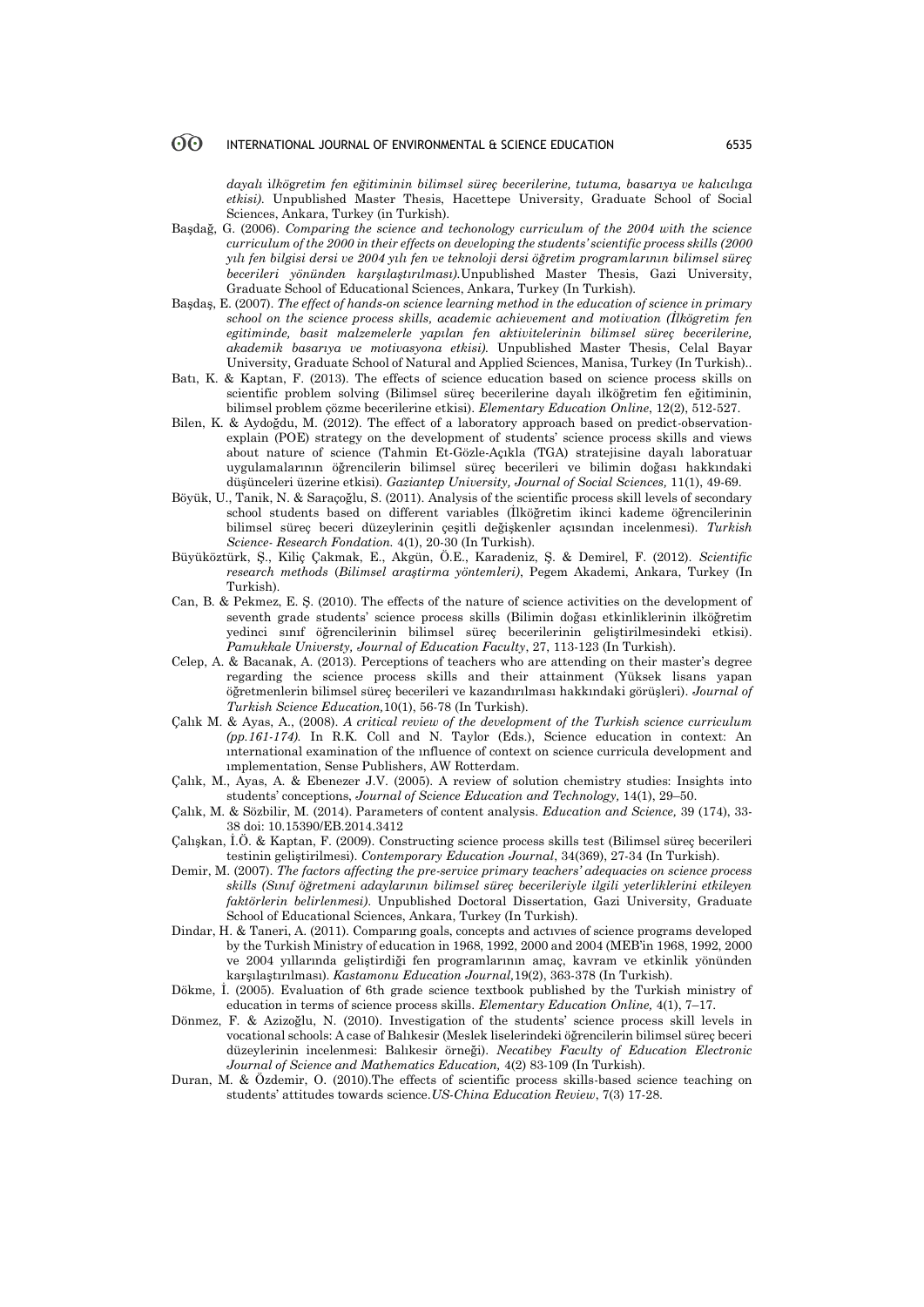- Durmaz, H. & Mutlu, S. (2012*).* An example on improving the scientific process skills of 7th grade students (7. sınıf öğrencilerinin bilimsel süreç becerilerini geliştirmeye yönelik bir çalışma örneği)*. Necatibey Faculty of Education Electronic Journal of Science and Mathematiccs Education,* 6(1), 124-150.
- Erdoğan, M. (2010). *Effect of experiment techniques of group and demonstration to students' scientific process abilities, achievement and the ability of recalling (Grup ve gösteri deney tekniklerinin öğrencilerin bilimsel süreç becerilerine, başarılarına ve hatırda tutma düzeylerine etkileri)*. Unpublished Master Thesis, Selçuk University, Graduate School of Educational Sciences Konya, Turkey (In Turkish).
- Farsakoğlu, Ö.F., Şahin,Ç., Karsli, F., Akpinar, M. & Ültay, N. (2008). A study on awareness levels of prospective science teachers on science process skills in science education. *World Applied Sciences Journals*, 4(2), 174-182.
- Feyzioğlu, B. (2009). An investigation of the relationship between science process skills with efficient laboratory use and science achievement in chemistry education. *Journal of Turkish Science Education*, 6(3), 114-132.
- Feyzioğlu, B., Akyıldız, M., Demirdağ, B.&Altun, E. (2012). Developing a science process skills test for secondarystudents: validity and reliability study. *Educational Sciences: Theory & Practice*, 12(3), 1899-1906.
- Feyzioğlu, E. Y. & Tatar, N. (2012). An analysis of the activities in elementary science and technology textbooks according to science process skills and structural characteristics (Fen ve teknoloji ders kitaplarındaki etkinliklerin bilimsel süreç becerilerine ve yapısal özelliklerine göre incelenmesi). *Education and Science*, 37(164), 108-125 (In Turkish).
- Germann, P.J., Aram, R., & Burke, G. (1996).Identifying patterns and relationships among the responses of seventh-grade students to the science process skill of designing experiments. *Journal of Research in Science Teaching,* 33 (1), 79-99.
- Gülay, A. (2012). *Effect of self regulated learning on 5th grade students' academic achievement and scientific process skills* (Ö*z düzenleyici öğrenmenin 5.sınıf öğrencilerinin akademik başarısına ve bilimsel süreç becerilerine etkisi)*.Unpublished Master Thesis, Recep Tayyip Erdoğan University, Graduate School of Social Sciences, Rize, Turkey (In Turkish).
- Gültekin, Z. (2009). *The effect of project based learning applications on the students' views about the nature of science, science process skills and the attitude of students in science education (Fen eğitiminde proje tabanlı öğrenme uygulamalarının öğrencilerin bilimin doğasıyla ilgili görüşlerine, bilimsel süreç becerilerine ve tutumlarına etkisi)*. Unpublished Master Thesis, Marmara University, Graduate School of Educational Sciences, İstanbul, Turkey (In Turkish).
- Hançer, H. & Yilmaz, S. (2007). The effects of the adolescence on the science process skills of the child. *Journal of Applied Science,* 7(23), 3811-3814.
- Harlen, W. (1999). Purposes and procedures for assessing science process skills. *Assessment in Education, 6(1),* 129-144*.*
- Hazır, A. & Türkmen, L. (2008). The fifth grade primary school students' the levels of science process skills (İlköğretim 5. sınıf öğrencilerinin bilimsel süreç beceri düzeyleri). *Selçuk University Journal of Ahmet Keleşoğlu Education Faculty,* 26, 81–96.
- Howe, C.A. & Jones, L. (1993). *Engaging children in science*. New York; Macmillan Publishing Company.
- Işık, A. & Nakipoğlu, C. (2011). Determining primary school and science and technology course teachers' knowledge of science process skills (Sınıf öğretmenleri ile fen ve teknoloji dersi öğretmenlerinin bilimsel süreç becerileri ile ilgili durumlarının belirlenmesi). *Abant İzzet Baysal University Journal of Education Faculty,* 11(2), 145-160.
- Johnson R. Burke & Onwuegbuzie, Anthony J. (2004). Mixed methods research: A research paradigm whose time has come. *Educational Researcher*, 33(7), 14–26.
- Kanlı, U. & Yağbasan, R. (2008). The efficacy of the 7E learning cycle model based on laboratory approach on development of students' science process skills (7E modeli merkezli laboratuvar yaklaşımının öğrencilerin bilimsel süreç becerilerini geliştirmedeki yeterliliği). *Gazi University Journal of Gazi Educational Fakulty*, 28(1), 91–125.
- Karahan, Z. (2006). *With in the science and technology lesson, the effects of scientific process skills based learning on learning products (Fen ve teknoloji dersinde bilimsel süreç becerilerine dayalı öğrenme yaklaşımının öğrenme ürünlerine etkisi).*Unpublished Master Thesis, Graduate School of Social Sciences, Zonguldak Karaelmas University, Zonguldak, Turkey.
- Karslı, F., Şahin, Ç. & Ayas, A.(2009). Determining science teachers' ideas about the science process skills: A case study. *Procedia Social and Behavioral Sciences*, 1, 890–895.
- Karslı, F., Yaman, F. & Ayas, A. (2010). Prospective chemistry teachers' competency of evaluation of chemical experiments in term of science process skills. In H. Uzunboylu and N. Cavus (Eds.),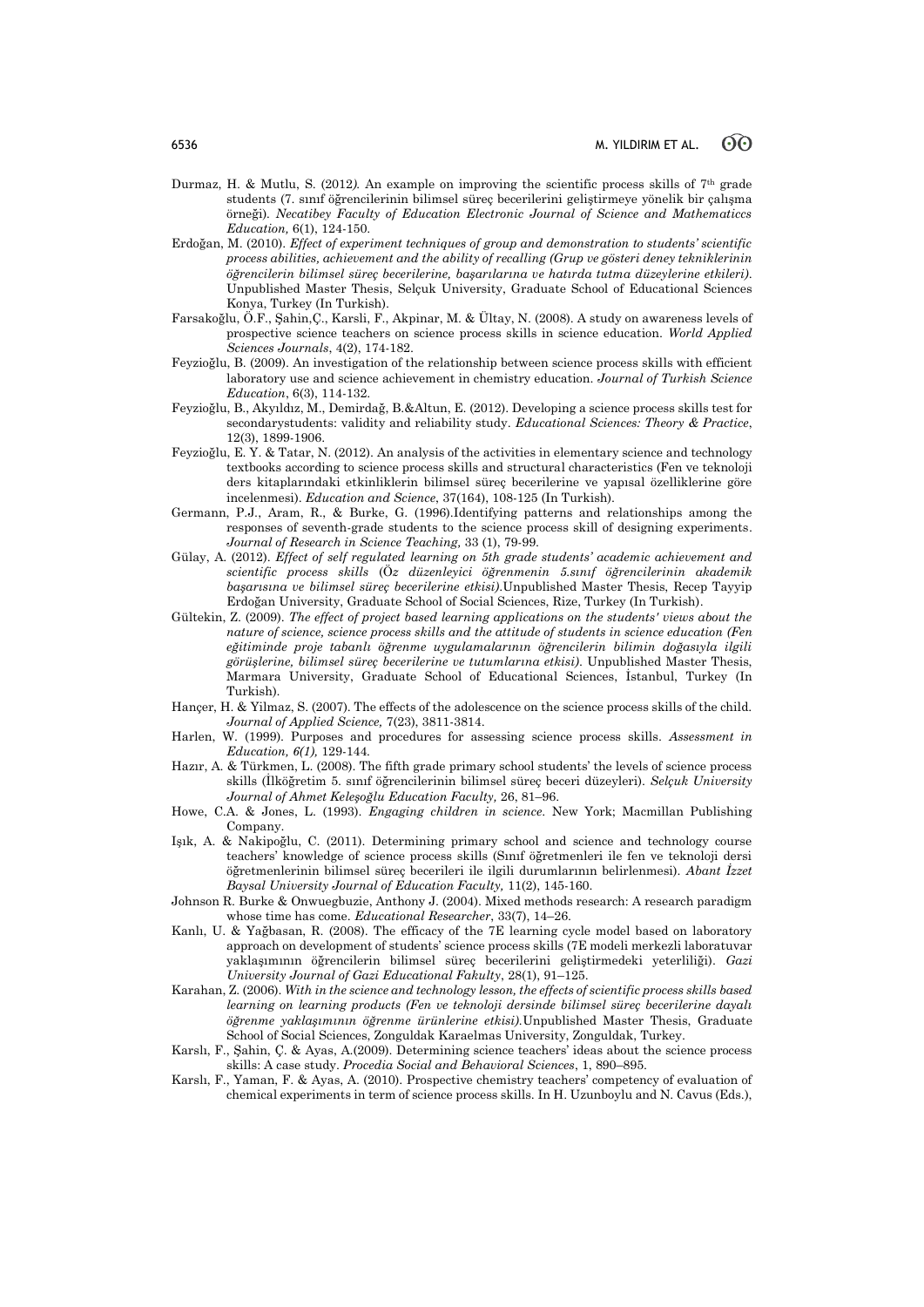*World Conference on Educational Sciences* (pp.778-781), Near East Üniversitesi, North Cyprus.

- Keil, C., Haney, J. & Zoffel, J. (2009).Improvements on student achievement and science process skills using enviromental healty science problem-based learning curricula. *Electronic Journal of Science Education,* 13(1), 1–18.
- Keskinkılıç, G. (2010). *The affect of reflective thinking based learning activities in 7th class science and technology lesson on the students' achievements and their scientific process skills (İlköğretim 7. sınıf fen ve teknoloji dersinde uygulanan yansıtıcı düşünmeye dayalı etkinliklerin bilimsel süreç becerilerinin gelişimine ve başarıya etkisi)*. Unpublished Doctoral Dissertation, Selçuk University, Graduate School of Educational Sciences, Konya, Turkey (In Turkish).
- Kışoğlu, M., Erkol, M., Dilber R.& Gurbuz, H. (2012). Investigation the effect of preparing power-point presentations about science topics on prospective teachers' science achievements and science process skills. *Energy Education Science and Technology Part B: Social and Educational Studie*s, 4(1), 213-222.
- Koray, Ö., Köksal, M. S., Özdemir, M. & Presley, A. İ. (2007). The effect of creative and critical thinking based laboratory applications on academic achievement and science process skills (Yaratıcı ve eleştirel düşünme temelli fen laboratuarı uygulamalarının akademik başarı ve bilimsel süreç becerileri üzerine etkisi). *Elementary Education Online,* 6(3), 377–389.
- Korucuoğlu, P. (2008). *Evaluation of correlation between scientific process skills' usage level of physics teacher candidates with the attitudes towards physics, gender, class level, and high school type which they graduated from (*F*izik öğretmen adaylarının bilimsel süreç becerilerini kullanım düzeylerinin fizik tutumu, cinsiyet, sınıf düzeyi ve mezun oldukları lise türü ile ilişkilerinin değerlendirilmesi)*. Unpublished Master Thesis, Dokuz Eylül University, Graduate School of Educational Sciences, İzmir, Turkey (In Turkish).
- Kurnaz, F. B. (2013). *Determinig the effectiveness of science process skills program prepared for elementary school grade 4 (İlkokul 4. sınıf için hazırlanan bılımsel süreç becerilerı programının etkililiğinin belırlenmesi).* Unpublished Doctoral Dissertation, Ankara University, Graduate School of Educational Sciences, Ankara, Turkey (In Turkish).
- Laçin Şimşek, C. (2010). Classroom teacher candidates' sufficiency of analyzing the experiments in primary school science and technology textbooks' in terms of scientific process skills (Sınıf öğretmeni adaylarının fen ve teknoloji ders kitaplarındaki deneyleri bilimsel süreç becerileri açısından analiz edebilme yeterlilikleri). *Elementary Education Online*, 9(2), 433–445 (In Turkish).
- Mcmillan, J.H. & Schumacher, S. (2010). *Research in education, evidence-based inquiry*. Boston: Seventh Edition, Pearson Education.
- Ministry of National Education (2005). *T.C. Millî Eğitim Bakanlığı Talim ve Terbiye Kurulu Başkanlığı İlköğretim Fen ve Teknoloji Dersi (6, 7 ve 8. Sınıflar) Öğretim Programı,* Ankara, Turkey,
- Ministry of National Education (2013). *T.C. Millî Eğitim Bakanlığı Talim ve Terbiye Kurulu Başkanlığı İlköğretim Kurumları Fen Bilimleri Dersi (3, 4, 5, 6, 7 ve 8. Sınıflar) Öğretim Programı,* Ankara, Turkey.
- Metin, M.And Birişçi, S. (2009). Effects of formative assessment on pre-service teachers' developing science process skills and their opinions about assessmentJournal of Contemporary Education, *34*(370), 31-39.
- Nuhoğlu, H.& Ceylan R. (2012). Evaluation of objectives and achievements in pre-school curriculum interms of scientific process skills (Okul öncesi öğretim programında yer alan amaç ve kazanımların temel bilimsel süreç becerileri açısından değerlendirilmesi). *Journal of Buca Educational Faculty*, 34, 112-127.
- Özbek, G., Çelik, H. & Kartal, T. (2012). The effect of 7E instructional model on 'formulating hypothesis and identifying variable' skills (*7E öğretim modelinin hipotez kurma ve değişken belirleme becerileri üzerine etkisi).* Paper presented at X. National Science and Mathematics Education Congress, Niğde University, Niğde, Turkey.
- Özden, M. & Açikgül Firat, E. (2013). The relationship between primary students' science process skills and levels of using information communication technologies (İlköğretim öğrencilerinin bilgi iletişim teknolojilerinden yararlanma düzeyleri ve bilimsel süreç becerileri arasındaki ilişki). *Adıyaman University Journal of Social Sciences*, 6(15), 1-28.
- Özgelen, S. (2012). Students' science process skills within a cognitive domain framework. *Eurasia Journal of Mathematics, Science & Technology Education,* 8(4), 283-292.
- Parim, G. (2009). *The effects of inquiry on the concept learning, achievement and development of scientific process skills of 8th grade students as related to photosynthesis and respiration (İlköğretim 8.sınıf öğrencilerinde fotosentez, solunum kavramlarının öğrenilmesine, başarıya ve bilimsel süreç becerilerinin geliştirilmesinde araştırmaya dayalı öğrenmenin etkileri)*.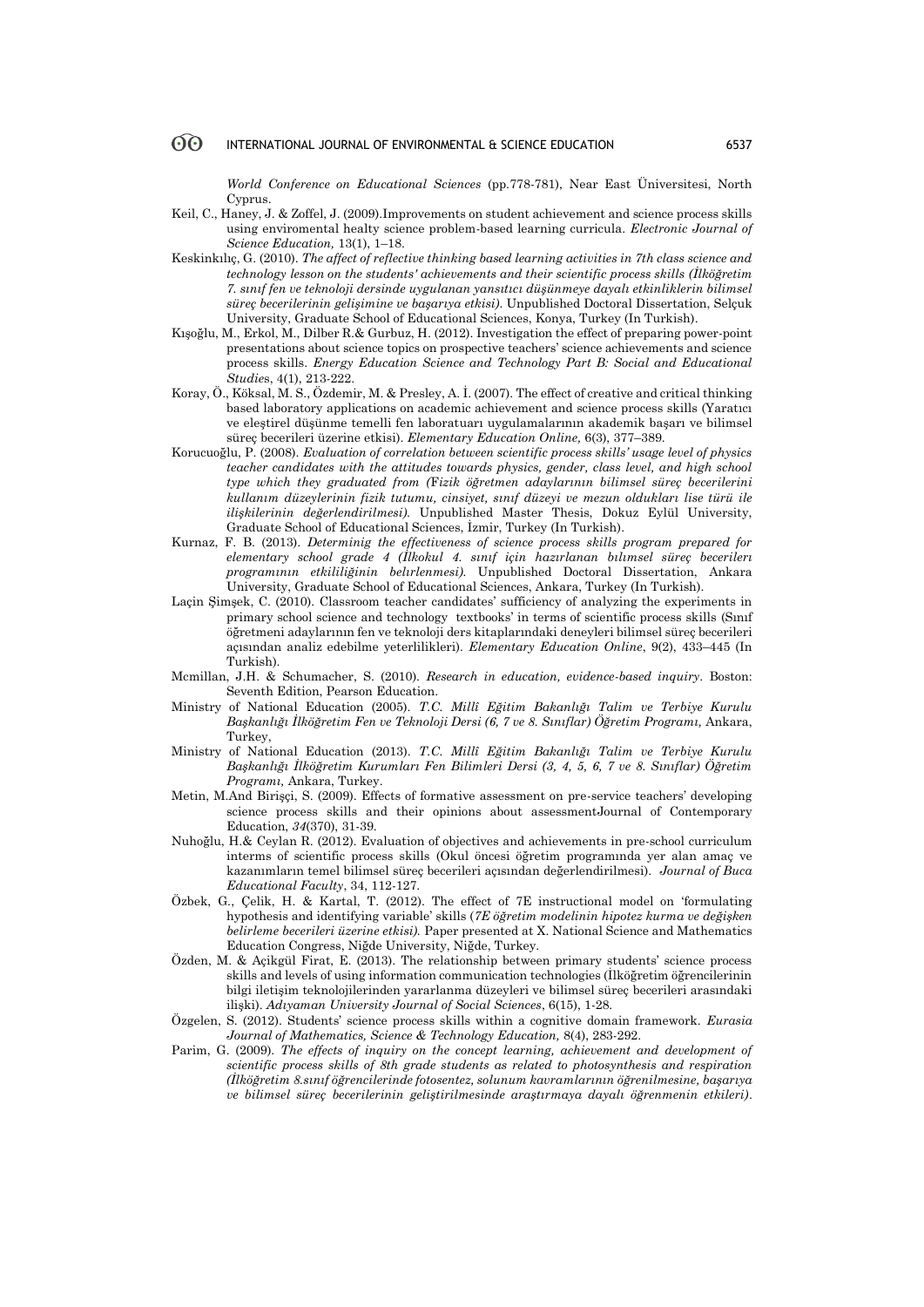Unpublished Doctoral Dissertation, Marmara University, Graduate School of Educational Sciences, İstanbul, Turkey (In Turkish).

- Saraçoğlu, S., Böyük, U., & Tanik, N. (2012). Scientific development skill levels of primary school students enrolled in combined and ındependent classes (Birleştirilmiş bağımsız sınıflarda öğrenim gören ilköğretim öğrencilerinin bilimsel süreç beceri düzeyleri). *Journal of Turkish Science Education*, 9(1), 83-100.
- Serin, G. (2009).*The effect of problem based learning instruction on 7th grade students' science achievement, attitude toward science and scientific process skills*. Unpublished Doctoral Dissertation, Graduate School of Natural and Applied Sciences, Middle East Technical University, Ankara, Turkey.
- Sinan, O. & Uşak, M. (2011). Evaluating of prospective biology teachers' scientific process skills (Biyoloji öğretmen adaylarının bilimsel süreç becerilerinin değerlendirilmesi). *Mustafa Kemal University Journal of Graduate School of Social Sciences,* 8(15), 333-348.
- Şahin, S. Y. (2009*). The contribution of development science process skills that been consist at implementation process in the unit of human and environment grade 7 in the primary science and technology curriculum (İlkögretim fen ve teknoloji ögretimiprogramı 7.sınıf insan ve çevre ünitesinin uygulama süreçlerinde oluşan içeriğin bilimsel süreç becerilerinin gelisimine katkısı)*. Unpublished Master Thesis, Balikesir University, [Graduate School of Natural and](http://tureng.com/search/graduate%20school%20of%20natural%20and%20applied%20sciences)  [Applied Sciences,](http://tureng.com/search/graduate%20school%20of%20natural%20and%20applied%20sciences) Balikesir, Turkey.
- Şahin-Pekmez, E., Aktamış, H. & Can, B. (2010). The effectiveness of science laboratory course regarding the scientific process skills and scientific creativity of prospective teachers (Fen laboratuarı dersinin öğretmen adaylarının bilimsel süreç becerileri ve bilimsel yaratıcılıklarına etkisi). *Inonu University Journal of Faculty of Education,* 11(1), 93-112.
- Şardağ, M. (2013). *A study of test development to measure 'science process skills' of 8th grade students* (S*ekizinci sınıf öğrencilerinin bilimsel süreç becerilerini ölçmeye yönelik bir test geliştirme çalışması)*. Unpublished Master Thesis, Balikesir University, Graduate School of Natural And Applied Sciences, Balıkesir, Turkey (In Turkish).
- Şenyüz, G. (2008). *Determination and comparison of gaining scientific processing skills which lies in 2000 science and 2005 science and technology curriculum (2000 yılı fen bilgisi ve 2005 yılı fen ve teknoloji dersi öğretim programlarında yer alan bilimsel süreç becerileri kazanımlarının tespiti ve karşılaştırması)*. Unpublished Master Thesis, Gazi University, Graduate School of Educational Sciences, Ankara, Turkey (In Turkish).
- Tan, M. & Temiz, B. K. (2003). The importance and role of the science process skills in science education (Fen öğretiminde bilimsel süreç becerilerinin yeri ve önemi). *Pamukkale University Journal of Education,*13(1), 89–101 (In Turkish).
- Taşar, M. F., Temiz, B. K. & Tan, M. (2002). *Classifying objectives in science curriculum in regard to science process skills (İlköğretim fen öğretim programında hedeflenen öğrenci kazanımlarının bilimsel süreç becerilerine göre sınıflandırılması). Paper presented at 5. National Science and Mathematics Education Congress*, Middle East Technical University, Ankara, Turkey (In Turkish).
- Taşkın-Can, B. (2013). The effects of using creative drama in science education on students' achievements and scientific process skills. *Elementary Education Online*, 12(1), 120-131.
- Tatar, E. & Oktay, M. (2011).The effectiveness of problem-based learning on teaching the first law of thermodynamics. *Research in Science & Technological Education*, 29(3), 315-332.
- Tatar, N., Korkmaz, H. & Şaşmaz Ören, F. (2007). Effective tools as a developing scientific process skills in inquiry-based science laboratories: vee & i diagrams (Araştırmaya dayalı fen laboratuvarlarında bilimsel süreç becerilerini geliştirmede etkili araçlar: Vee ve I diyagramları). *Elementary Education Online*, 6(1), 76-92 (In Turkish).
- Temiz, B. K. (2007). *Assessing science process skills in physics teaching (Fizik eğitiminde bilimsel süreç becerilerinin ölçülmesi)*. Unpublished Doctoral Dissertation, Gazi University, Graduate School of Educational Sciences, Ankara, Turkey (In Turkish).
- Temiz, B.K. (2010). The importance of the item's contents at assesment of the science process skills. *e-Journal of New World Sciences Academy*, 5(2), 614-628.
- Topkara, F. (2010). *Anatolian high school students, high school of science and net for the entrance examination, their attitudes towards physics course, the relationship between academic achievement and the scientific process skills: the case of district in Ankara (*A*nadolu Lisesiöğrencilerinin; liseye giriş sınavındaki fen netleri, fizik dersine yönelik tutumları, akademik başarı ve bilimsel süreç becerileri arasındaki ilişki: Ankara ili Elmadağ ilçesi örneği).* Unpublished Master Thesis, Gazi University, Graduate School of Educational Sciences, Ankara, Turkey (In Turkish).
- Toprak, F. (2011). *The effects of 3E and 5E teaching models practised in general chemistry laboratory of science education on students' academic success, scientific process skills and their attitude to the course (Fen bilgisi öğretmenliği genel kimya laboratuvarında 3E ve 5E öğretim*